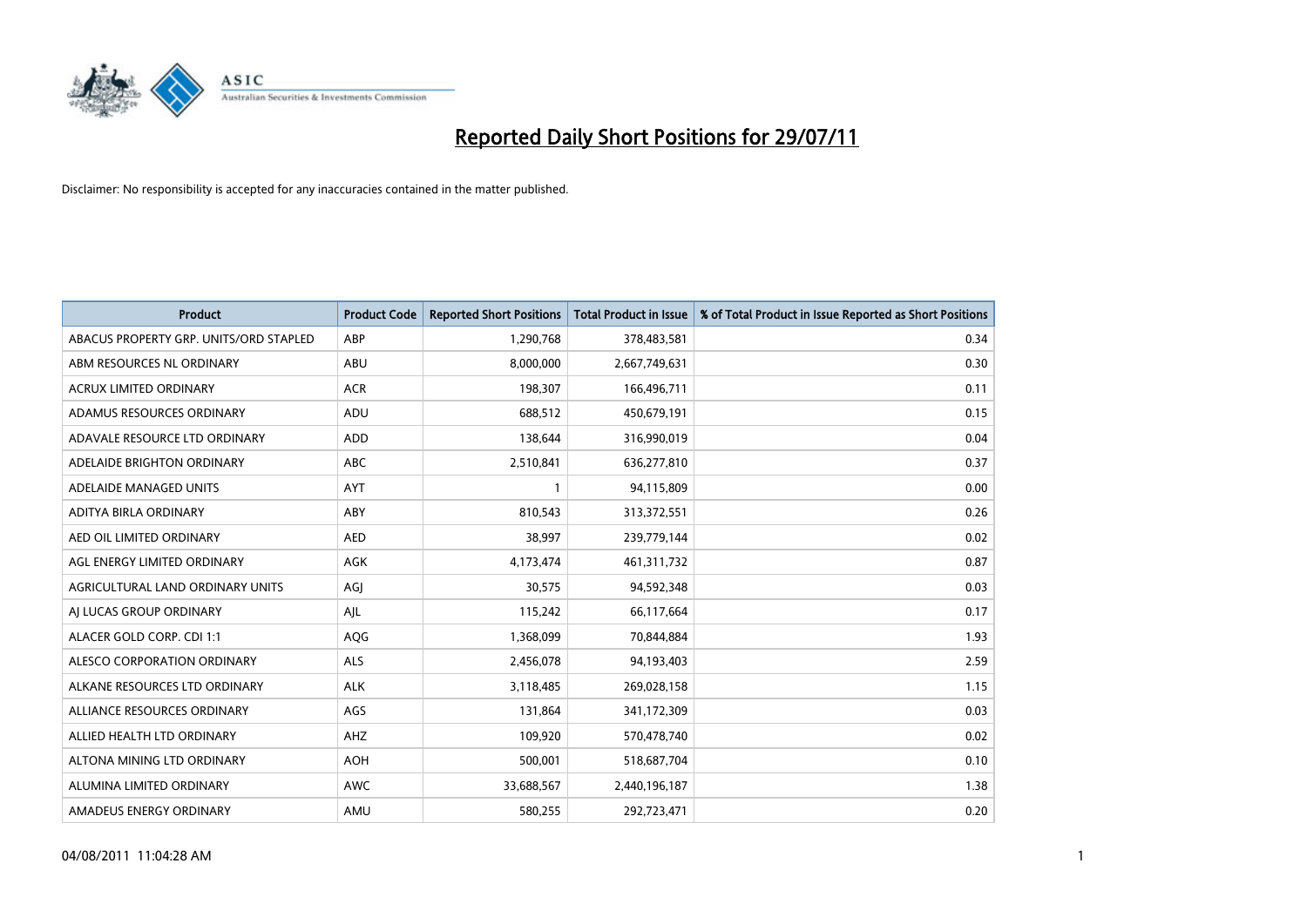

| <b>Product</b>                          | <b>Product Code</b> | <b>Reported Short Positions</b> | <b>Total Product in Issue</b> | % of Total Product in Issue Reported as Short Positions |
|-----------------------------------------|---------------------|---------------------------------|-------------------------------|---------------------------------------------------------|
| AMALGAMATED HOLDINGS ORDINARY           | AHD                 | 15,132                          | 157,471,848                   | 0.01                                                    |
| AMCOR LIMITED ORDINARY                  | <b>AMC</b>          | 10,281,766                      | 1,227,469,819                 | 0.80                                                    |
| AMP LIMITED ORDINARY                    | AMP                 | 6,809,609                       | 2,811,693,913                 | 0.23                                                    |
| AMPELLA MINING ORDINARY                 | <b>AMX</b>          | 782,993                         | 204,885,108                   | 0.38                                                    |
| ANSELL LIMITED ORDINARY                 | <b>ANN</b>          | 3,531,141                       | 133,011,550                   | 2.66                                                    |
| ANTARES ENERGY LTD ORDINARY             | <b>AZZ</b>          | 76,232                          | 268,479,139                   | 0.03                                                    |
| ANZ BANKING GRP LTD ORDINARY            | <b>ANZ</b>          | 9,335,807                       | 2,628,882,899                 | 0.34                                                    |
| APA GROUP STAPLED SECURITIES            | <b>APA</b>          | 10,809,157                      | 634,116,029                   | 1.68                                                    |
| APEX MINERALS NL ORDINARY               | <b>AXM</b>          | 885,146                         | 5,550,243,713                 | 0.02                                                    |
| APN EUROPEAN RETAIL UNITS STAPLED SEC.  | <b>AEZ</b>          | 11,832                          | 544,910,660                   | 0.00                                                    |
| APN NEWS & MEDIA ORDINARY               | <b>APN</b>          | 26,431,863                      | 618,568,292                   | 4.26                                                    |
| AQUARIUS PLATINUM. ORDINARY             | <b>AOP</b>          | 4,060,490                       | 470,167,206                   | 0.86                                                    |
| AQUILA RESOURCES ORDINARY               | <b>AQA</b>          | 5,350,881                       | 374,368,499                   | 1.43                                                    |
| ARAFURA RESOURCE LTD ORDINARY           | <b>ARU</b>          | 5,864,138                       | 367,980,342                   | 1.59                                                    |
| ARB CORPORATION ORDINARY                | <b>ARP</b>          | 3,990                           | 72,481,302                    | 0.00                                                    |
| ARDENT LEISURE GROUP STAPLED SECURITIES | AAD                 | 820,581                         | 318,147,978                   | 0.26                                                    |
| ARISTOCRAT LEISURE ORDINARY             | <b>ALL</b>          | 31,712,902                      | 536,480,307                   | 5.90                                                    |
| ASCIANO LIMITED ORDINARY                | <b>AIO</b>          | 15,850,971                      | 2,926,103,883                 | 0.54                                                    |
| ASG GROUP LIMITED ORDINARY              | <b>ASZ</b>          | 124,554                         | 169,117,796                   | 0.07                                                    |
| ASPEN GROUP ORD/UNITS STAPLED           | <b>APZ</b>          | 1,117,989                       | 579,826,041                   | 0.20                                                    |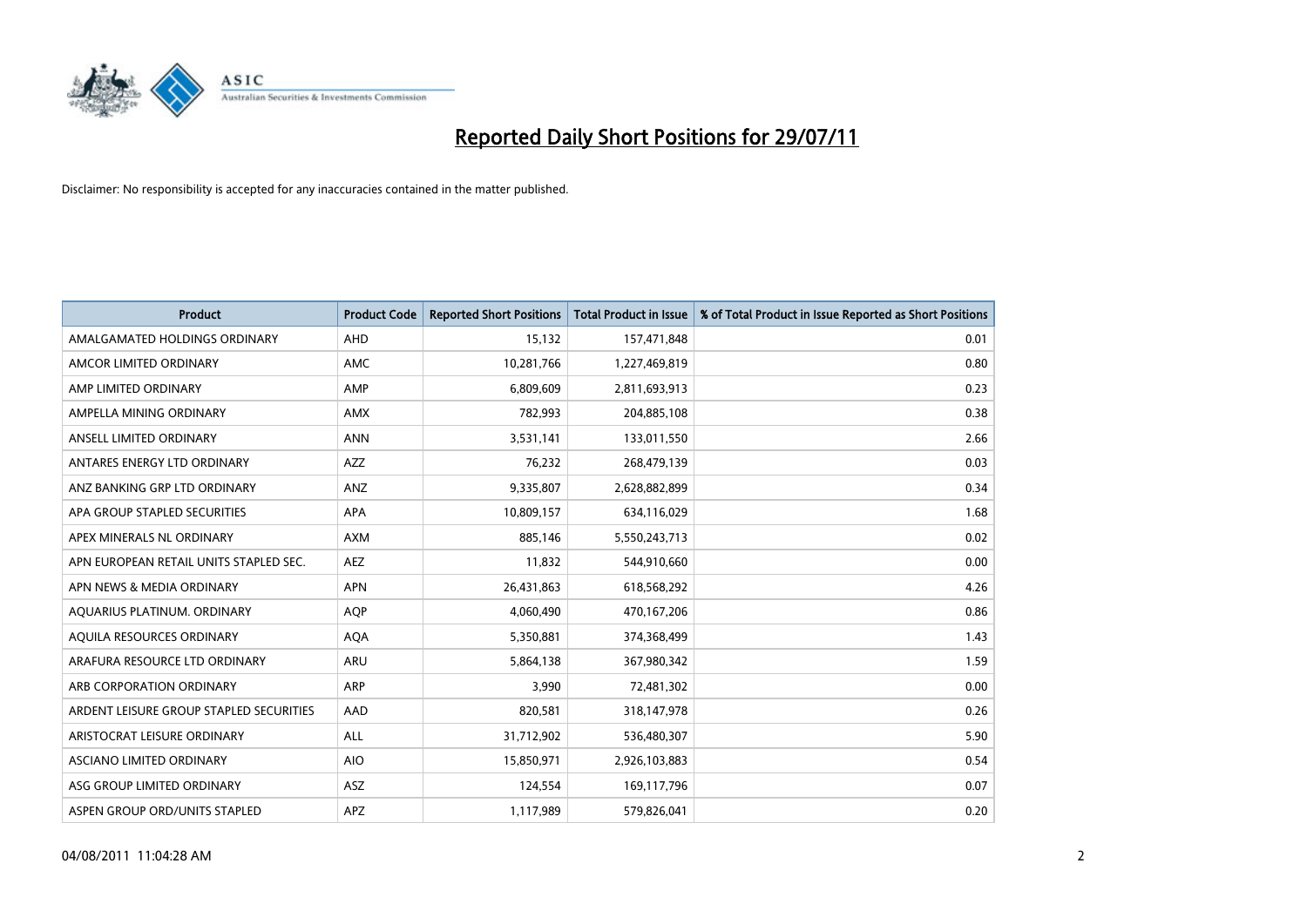

| <b>Product</b>                          | <b>Product Code</b> | <b>Reported Short Positions</b> | <b>Total Product in Issue</b> | % of Total Product in Issue Reported as Short Positions |
|-----------------------------------------|---------------------|---------------------------------|-------------------------------|---------------------------------------------------------|
| ASPIRE MINING LTD ORDINARY              | <b>AKM</b>          | 279,251                         | 539,971,483                   | 0.05                                                    |
| <b>ASTON RES LTD ORDINARY</b>           | <b>AZT</b>          | 627,662                         | 204,527,604                   | 0.29                                                    |
| ASTRO JAP PROP GROUP STAPLED SECURITIES | AJA                 | 19,543                          | 58,445,002                    | 0.04                                                    |
| ASX LIMITED ORDINARY                    | <b>ASX</b>          | 1,387,421                       | 175,136,729                   | 0.78                                                    |
| ATLANTIC LIMITED ORDINARY               | ATI                 | 20,575                          | 113,691,216                   | 0.02                                                    |
| ATLAS IRON LIMITED ORDINARY             | <b>AGO</b>          | 11,645,218                      | 825,966,142                   | 1.41                                                    |
| <b>AURORA OIL &amp; GAS ORDINARY</b>    | <b>AUT</b>          | 3,885,755                       | 409,865,343                   | 0.93                                                    |
| <b>AUSDRILL LIMITED ORDINARY</b>        | <b>ASL</b>          | 401,545                         | 301,452,517                   | 0.12                                                    |
| AUSENCO LIMITED ORDINARY                | <b>AAX</b>          | 1,281,689                       | 122,987,022                   | 1.04                                                    |
| AUSGOLD LIMITED ORDINARY                | <b>AUC</b>          | 53,045                          | 82,222,502                    | 0.06                                                    |
| AUSTAL LIMITED ORDINARY                 | ASB                 | 249,287                         | 188,069,638                   | 0.13                                                    |
| <b>AUSTAR UNITED ORDINARY</b>           | <b>AUN</b>          | 3,649,404                       | 1,271,505,737                 | 0.28                                                    |
| AUSTBROKERS HOLDINGS ORDINARY           | <b>AUB</b>          | 239                             | 54,658,736                    | 0.00                                                    |
| AUSTIN ENGINEERING ORDINARY             | ANG                 | 44.757                          | 71,864,403                    | 0.05                                                    |
| AUSTRALAND ASSETS ASSETS                | AAZPB               | 1,168                           | 2,750,000                     | 0.04                                                    |
| AUSTRALAND PROPERTY STAPLED SECURITY    | <b>ALZ</b>          | 668,496                         | 576,846,597                   | 0.11                                                    |
| AUSTRALIAN AGRICULT, ORDINARY           | AAC                 | 1,320,727                       | 311,968,824                   | 0.42                                                    |
| AUSTRALIAN EDUCATION UNITS              | <b>AEU</b>          | 625,000                         | 175,465,397                   | 0.36                                                    |
| AUSTRALIAN INFRASTR, UNITS/ORDINARY     | <b>AIX</b>          | 1,737,871                       | 620,733,944                   | 0.26                                                    |
| AUSTRALIAN MINES LTD ORDINARY           | <b>AUZ</b>          | 1.400.000                       | 576,910,315                   | 0.24                                                    |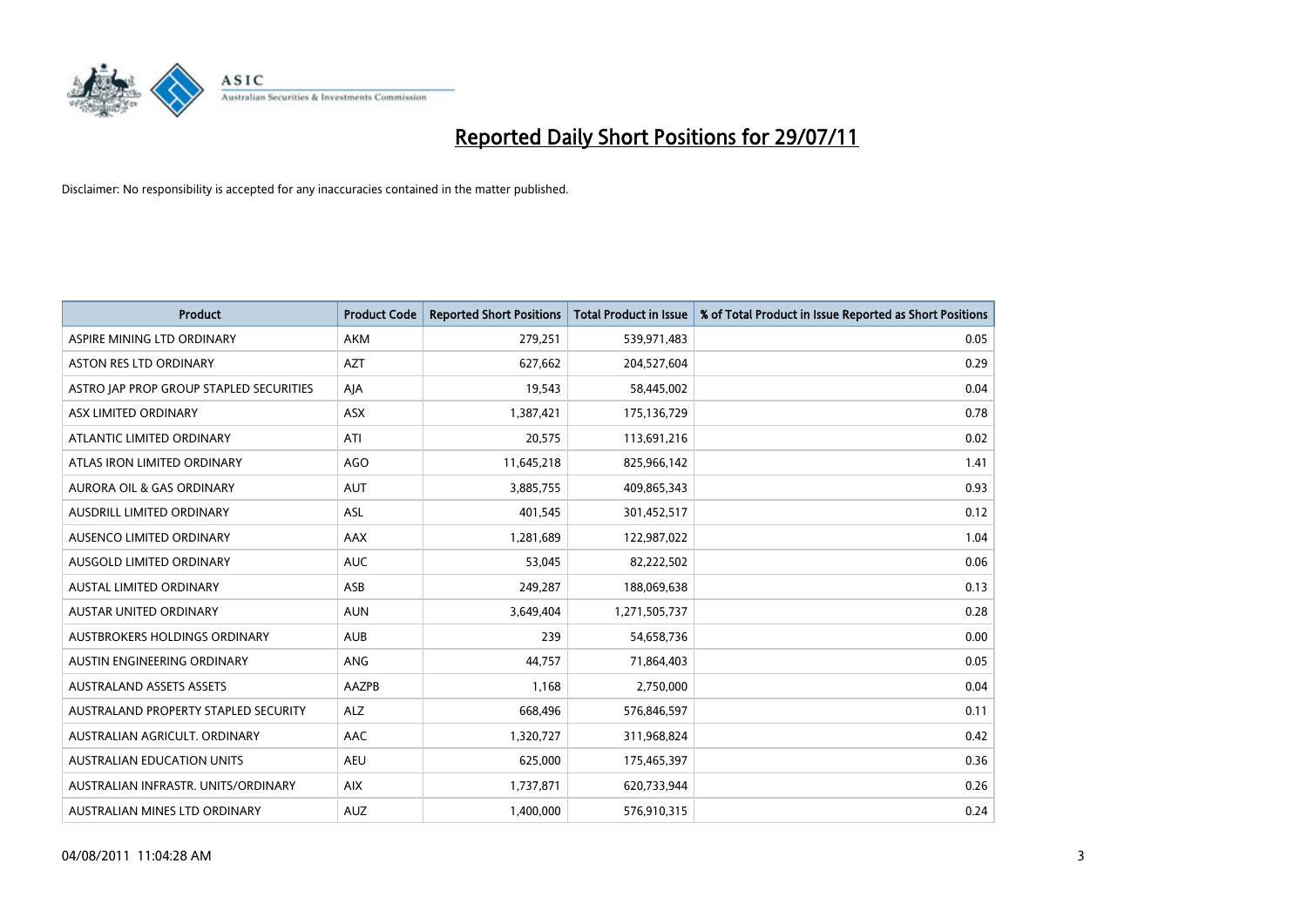

| <b>Product</b>                       | <b>Product Code</b> | <b>Reported Short Positions</b> | <b>Total Product in Issue</b> | % of Total Product in Issue Reported as Short Positions |
|--------------------------------------|---------------------|---------------------------------|-------------------------------|---------------------------------------------------------|
| AUSTRALIAN PHARM, ORDINARY           | API                 | 836,748                         | 488,115,883                   | 0.16                                                    |
| AUTOMOTIVE HOLDINGS ORDINARY         | <b>AHE</b>          | 8,115                           | 260,579,682                   | 0.00                                                    |
| AVEXA LIMITED ORDINARY               | <b>AVX</b>          | 243,657                         | 847,688,779                   | 0.03                                                    |
| AWE LIMITED ORDINARY                 | AWE                 | 4,067,718                       | 521,871,941                   | 0.77                                                    |
| AZUMAH RESOURCES ORDINARY            | <b>AZM</b>          | 243,919                         | 281,650,356                   | 0.09                                                    |
| <b>BANDANNA ENERGY ORDINARY</b>      | <b>BND</b>          | 895,106                         | 427,175,482                   | 0.20                                                    |
| BANK OF QUEENSLAND. ORDINARY         | <b>BOO</b>          | 5,035,157                       | 225,369,547                   | 2.22                                                    |
| <b>BANNERMAN RESOURCES ORDINARY</b>  | <b>BMN</b>          | 253,433                         | 234,435,934                   | 0.11                                                    |
| <b>BASE RES LIMITED ORDINARY</b>     | <b>BSE</b>          | 701,135                         | 165,341,114                   | 0.42                                                    |
| <b>BATHURST RESOURCES ORDINARY</b>   | <b>BTU</b>          | 6,098,906                       | 684,907,997                   | 0.88                                                    |
| <b>BAUXITE RESOURCE LTD ORDINARY</b> | <b>BAU</b>          | 109,797                         | 235,379,896                   | 0.05                                                    |
| <b>BC IRON LIMITED ORDINARY</b>      | <b>BCI</b>          | 184,569                         | 94,381,000                    | 0.20                                                    |
| <b>BEACH ENERGY LIMITED ORDINARY</b> | <b>BPT</b>          | 3,173,461                       | 1,103,127,711                 | 0.28                                                    |
| BEADELL RESOURCE LTD ORDINARY        | <b>BDR</b>          | 1,273,951                       | 657,906,946                   | 0.19                                                    |
| BENDIGO AND ADELAIDE ORDINARY        | <b>BEN</b>          | 7,123,990                       | 360,301,182                   | 1.97                                                    |
| BERKELEY RESOURCES ORDINARY          | <b>BKY</b>          | 779,691                         | 174,298,273                   | 0.43                                                    |
| BETASHARES ASX RES ETF UNITS         | <b>ORE</b>          | 118,220                         | 4,519,432                     | 2.62                                                    |
| BHP BILLITON LIMITED ORDINARY        | <b>BHP</b>          | 38,567,718                      | 3,211,496,105                 | 1.20                                                    |
| <b>BILLABONG ORDINARY</b>            | <b>BBG</b>          | 19,444,039                      | 254,037,587                   | 7.64                                                    |
| <b>BIOTA HOLDINGS ORDINARY</b>       | <b>BTA</b>          | 2,135,939                       | 181,417,556                   | 1.17                                                    |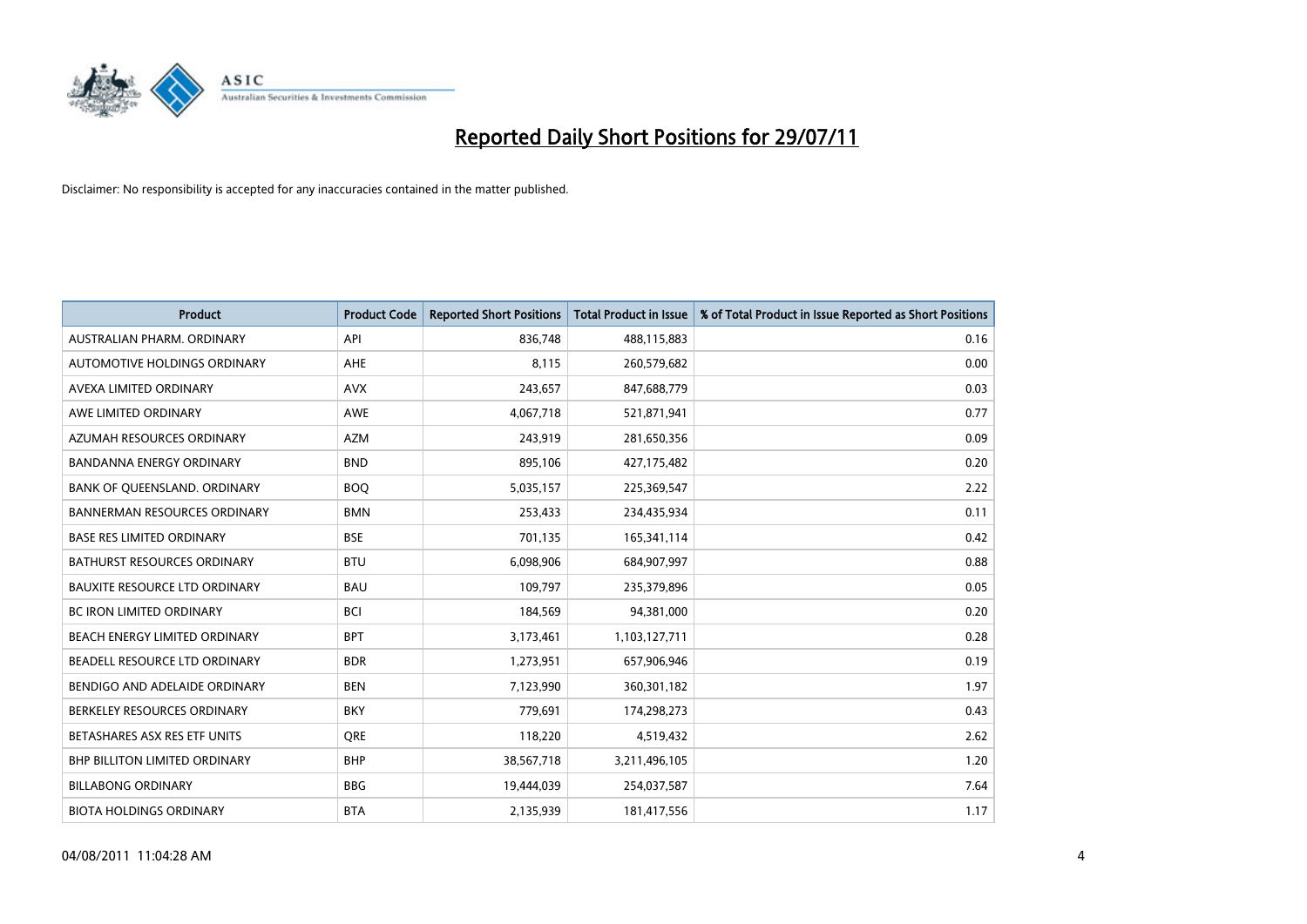

| <b>Product</b>                       | <b>Product Code</b> | <b>Reported Short Positions</b> | <b>Total Product in Issue</b> | % of Total Product in Issue Reported as Short Positions |
|--------------------------------------|---------------------|---------------------------------|-------------------------------|---------------------------------------------------------|
| <b>BISALLOY STEEL ORDINARY</b>       | <b>BIS</b>          | 84,480                          | 216,455,965                   | 0.04                                                    |
| BKI INVESTMENT LTD ORDINARY          | BKI                 | 508                             | 422,863,407                   | 0.00                                                    |
| <b>BLACKMORES LIMITED ORDINARY</b>   | <b>BKL</b>          | 7.151                           | 16,746,703                    | 0.04                                                    |
| <b>BLACKTHORN RESOURCES ORDINARY</b> | <b>BTR</b>          | 35,848                          | 122,918,000                   | 0.03                                                    |
| <b>BLUESCOPE STEEL LTD ORDINARY</b>  | <b>BSL</b>          | 88,172,014                      | 1,842,207,385                 | 4.77                                                    |
| <b>BOART LONGYEAR ORDINARY</b>       | <b>BLY</b>          | 5,236,783                       | 461,163,412                   | 1.12                                                    |
| <b>BOOM LOGISTICS ORDINARY</b>       | <b>BOL</b>          | 453,091                         | 465,011,147                   | 0.09                                                    |
| BORAL LIMITED. ORDINARY              | <b>BLD</b>          | 39,991,075                      | 729,925,990                   | 5.48                                                    |
| BOTSWANA METALS LTD ORDINARY         | <b>BML</b>          | 7,000                           | 143,717,013                   | 0.00                                                    |
| <b>BOW ENERGY LIMITED ORDINARY</b>   | <b>BOW</b>          | 7,729,780                       | 350,517,229                   | 2.20                                                    |
| <b>BRADKEN LIMITED ORDINARY</b>      | <b>BKN</b>          | 1,187,953                       | 161,837,406                   | 0.73                                                    |
| <b>BRAMBLES LIMITED ORDINARY</b>     | <b>BXB</b>          | 14,486,648                      | 1,479,383,874                 | 0.93                                                    |
| BREVILLE GROUP LTD ORDINARY          | <b>BRG</b>          | 2,739                           | 129,995,322                   | 0.00                                                    |
| <b>BRICKWORKS LIMITED ORDINARY</b>   | <b>BKW</b>          | 24,174                          | 147,567,333                   | 0.02                                                    |
| <b>BROCKMAN RESOURCES ORDINARY</b>   | <b>BRM</b>          | 69,778                          | 144,803,151                   | 0.05                                                    |
| BT INVESTMENT MNGMNT ORDINARY        | <b>BTT</b>          | 652,636                         | 160,000,000                   | 0.40                                                    |
| <b>BURU ENERGY ORDINARY</b>          | <b>BRU</b>          | 5,233,251                       | 182,840,549                   | 2.87                                                    |
| <b>BWP TRUST ORDINARY UNITS</b>      | <b>BWP</b>          | 1,175,148                       | 520,012,793                   | 0.21                                                    |
| CABCHARGE AUSTRALIA ORDINARY         | CAB                 | 831,942                         | 120,437,014                   | 0.67                                                    |
| CALTEX AUSTRALIA ORDINARY            | <b>CTX</b>          | 7,020,091                       | 270,000,000                   | 2.58                                                    |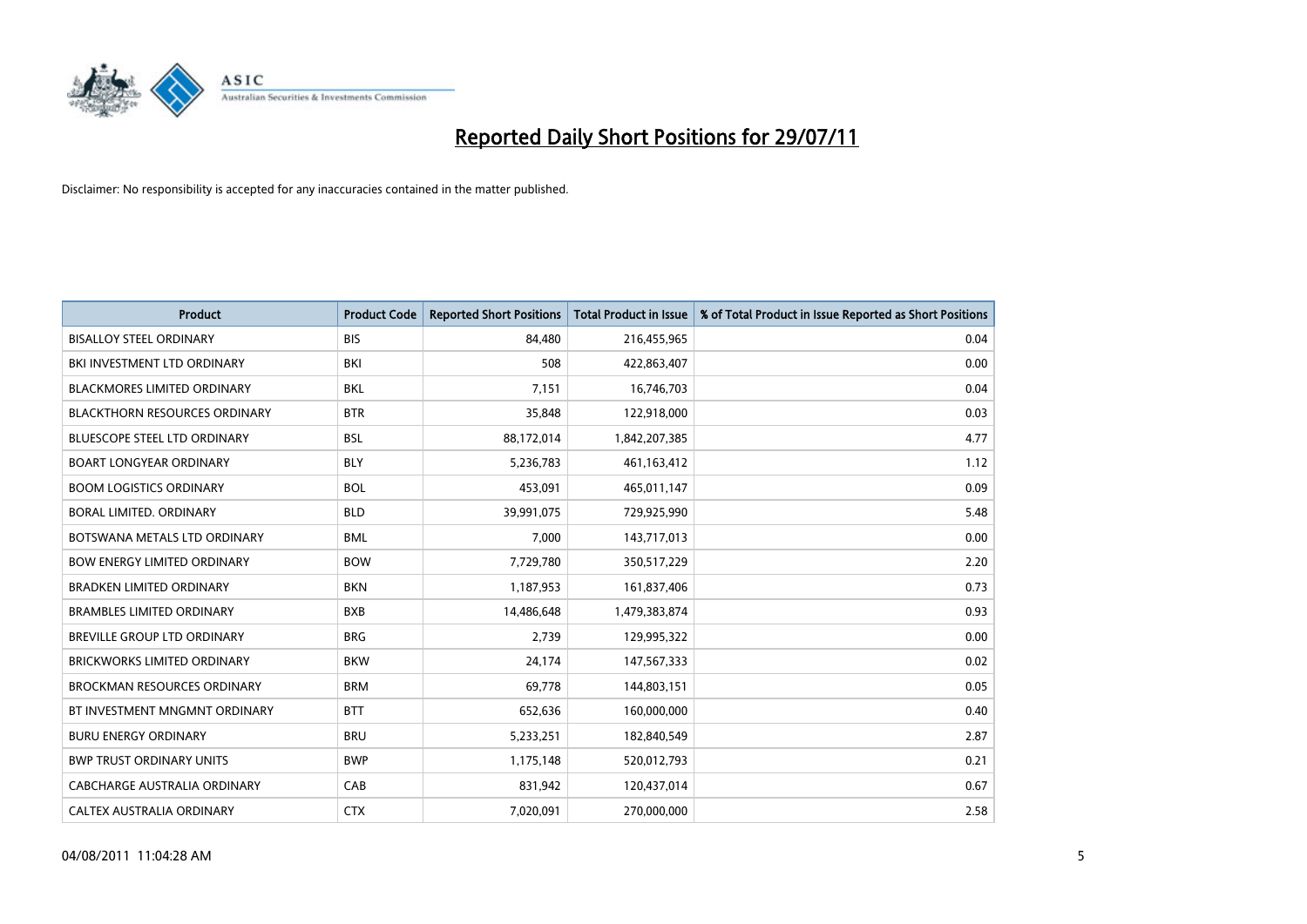

| <b>Product</b>                         | <b>Product Code</b> | <b>Reported Short Positions</b> | <b>Total Product in Issue</b> | % of Total Product in Issue Reported as Short Positions |
|----------------------------------------|---------------------|---------------------------------|-------------------------------|---------------------------------------------------------|
| <b>CAMPBELL BROTHERS ORDINARY</b>      | <b>CPB</b>          | 121,607                         | 67,503,411                    | 0.19                                                    |
| CAPE LAMBERT RES LTD ORDINARY          | <b>CFE</b>          | 1,565,229                       | 626,349,603                   | 0.25                                                    |
| <b>CARBON ENERGY ORDINARY</b>          | <b>CNX</b>          | 2,539,170                       | 698,517,858                   | 0.35                                                    |
| CARDNO LIMITED ORDINARY                | <b>CDD</b>          | 4,669                           | 109,443,594                   | 0.00                                                    |
| CARNARVON PETROLEUM ORDINARY           | <b>CVN</b>          | 2,861,818                       | 690,320,634                   | 0.40                                                    |
| <b>CARNEGIE WAVE ENERGY ORDINARY</b>   | <b>CWE</b>          | 83,000                          | 899,087,627                   | 0.01                                                    |
| CARPATHIAN RESOURCES ORDINARY          | <b>CPN</b>          | 75.000                          | 265,533,501                   | 0.03                                                    |
| CARPENTARIA EXP. LTD ORDINARY          | CAP                 | 9,777                           | 98,741,301                    | 0.01                                                    |
| CARSALES.COM LTD ORDINARY              | <b>CRZ</b>          | 12,305,540                      | 233,729,722                   | 5.26                                                    |
| CASH CONVERTERS ORD/DIV ACCESS         | CCV                 | 193,692                         | 379,761,025                   | 0.04                                                    |
| <b>CASPIAN OIL &amp; GAS ORDINARY</b>  | <b>CIG</b>          | 50,000                          | 1,331,500,513                 | 0.00                                                    |
| CATALPA RESOURCES ORDINARY             | CAH                 | 216,990                         | 178,095,822                   | 0.11                                                    |
| <b>CEC GROUP LIMITED ORDINARY</b>      | <b>CEG</b>          | 1.750                           | 79,662,662                    | 0.00                                                    |
| <b>CELLNET GROUP ORDINARY</b>          | <b>CLT</b>          | 1,342                           | 61,286,754                    | 0.00                                                    |
| CENTRAL PETROLEUM ORDINARY             | <b>CTP</b>          | 11,455                          | 982,298,842                   | 0.00                                                    |
| CENTRO PROPERTIES UNITS/ORD STAPLED    | <b>CNP</b>          | 6,692                           | 972,414,514                   | 0.00                                                    |
| CENTRO RETAIL GROUP STAPLED SECURITIES | <b>CER</b>          | 806,703                         | 2,286,399,424                 | 0.03                                                    |
| CERAMIC FUEL CELLS ORDINARY            | CFU                 | 1,167,073                       | 1,201,353,566                 | 0.09                                                    |
| <b>CFS RETAIL PROPERTY UNITS</b>       | <b>CFX</b>          | 43,844,797                      | 2,839,591,911                 | 1.52                                                    |
| <b>CGA MINING LIMITED ORDINARY</b>     | <b>CGX</b>          | 131,682                         | 333,425,726                   | 0.04                                                    |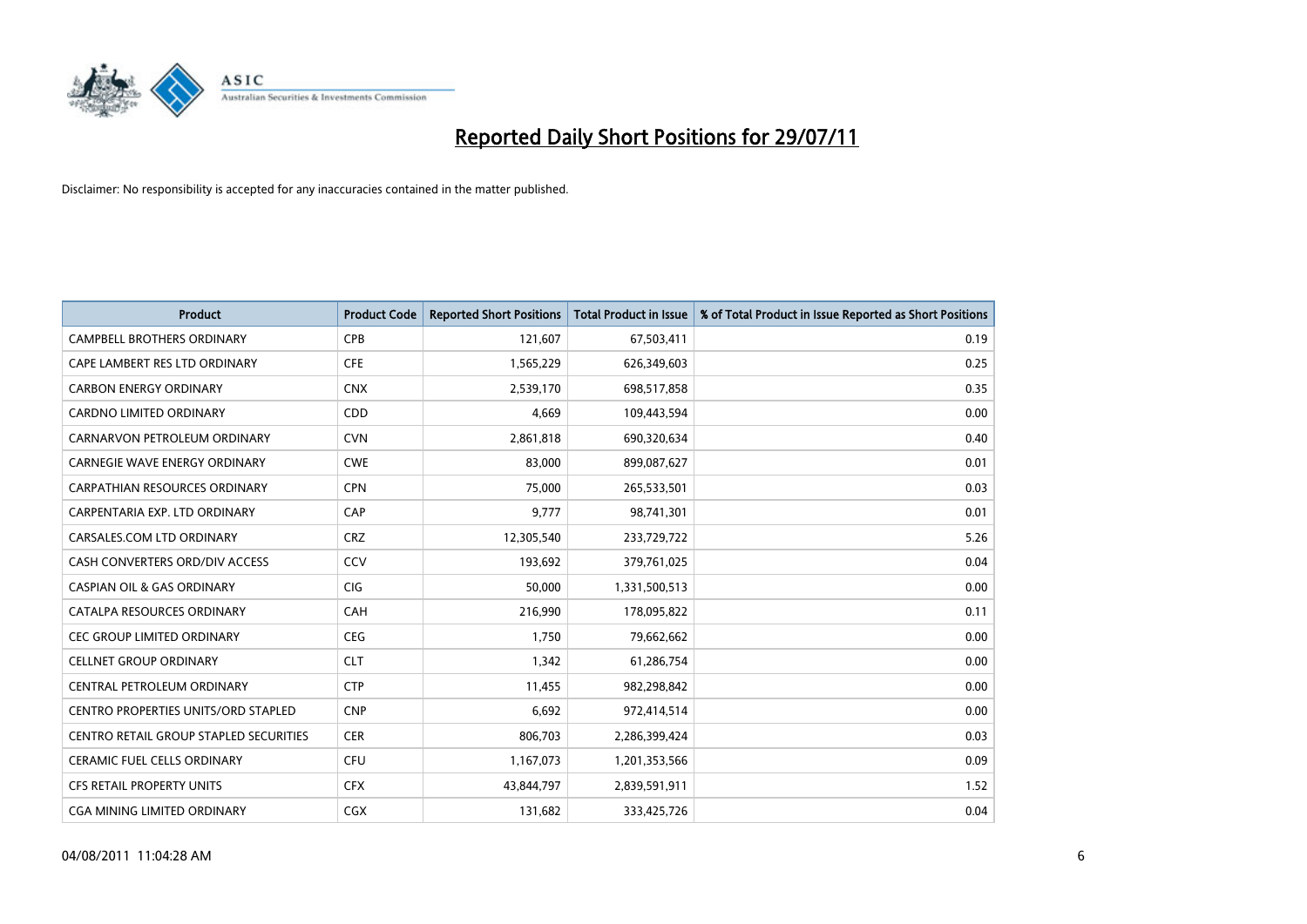

| <b>Product</b>                           | <b>Product Code</b> | <b>Reported Short Positions</b> | Total Product in Issue | % of Total Product in Issue Reported as Short Positions |
|------------------------------------------|---------------------|---------------------------------|------------------------|---------------------------------------------------------|
| <b>CHALICE GOLD MINES ORDINARY</b>       | <b>CHN</b>          | 200                             | 250,030,886            | 0.00                                                    |
| CHALLENGER DIV.PRO. STAPLED UNITS        | <b>CDI</b>          | 131,273                         | 906,046,047            | 0.01                                                    |
| <b>CHALLENGER INFRAST, STAPLED UNITS</b> | <b>CIF</b>          | 8,204                           | 316,223,785            | 0.00                                                    |
| CHALLENGER LIMITED ORDINARY              | <b>CGF</b>          | 5,849,711                       | 496,747,954            | 1.16                                                    |
| CHANDLER MACLEOD LTD ORDINARY            | <b>CMG</b>          | 11,970                          | 466,466,720            | 0.00                                                    |
| CHARTER HALL GROUP STAPLED US PROHIBIT.  | CHC                 | 1,388,937                       | 307,866,815            | 0.46                                                    |
| <b>CHARTER HALL OFFICE UNIT</b>          | CQ <sub>O</sub>     | 2,202,943                       | 493,319,730            | 0.45                                                    |
| <b>CHARTER HALL RETAIL UNITS</b>         | <b>COR</b>          | 323,837                         | 302,162,079            | 0.09                                                    |
| CITIGOLD CORP LTD ORDINARY               | <b>CTO</b>          | 2,059,217                       | 1,105,078,301          | 0.18                                                    |
| <b>CLARIUS GRP LTD ORDINARY</b>          | <b>CND</b>          | 162,238                         | 88,161,315             | 0.18                                                    |
| CLINUVEL PHARMACEUT. ORDINARY            | <b>CUV</b>          | 4,127                           | 30,381,706             | 0.01                                                    |
| <b>CLOUGH LIMITED ORDINARY</b>           | <b>CLO</b>          | 165,257                         | 769,801,269            | 0.02                                                    |
| CO2 GROUP LIMITED ORDINARY               | COZ                 | 786,799                         | 279,557,526            | 0.28                                                    |
| <b>COAL &amp; ALLIED ORDINARY</b>        | <b>CNA</b>          | 8,457                           | 86,584,735             | 0.00                                                    |
| COAL OF AFRICA LTD ORDINARY              | <b>CZA</b>          | 537,682                         | 531,139,661            | 0.09                                                    |
| <b>COALSPUR MINES LTD ORDINARY</b>       | <b>CPL</b>          | 882,990                         | 579,768,744            | 0.14                                                    |
| COALWORKS LIMITED ORDINARY               | <b>CWK</b>          | 113,994                         | 149,088,955            | 0.08                                                    |
| COCA-COLA AMATIL ORDINARY                | <b>CCL</b>          | 7,284,502                       | 758,043,096            | 0.95                                                    |
| COCHLEAR LIMITED ORDINARY                | <b>COH</b>          | 1,230,012                       | 56,745,023             | 2.13                                                    |
| COCKATOO COAL ORDINARY                   | <b>COK</b>          | 4,402,843                       | 1,016,096,908          | 0.43                                                    |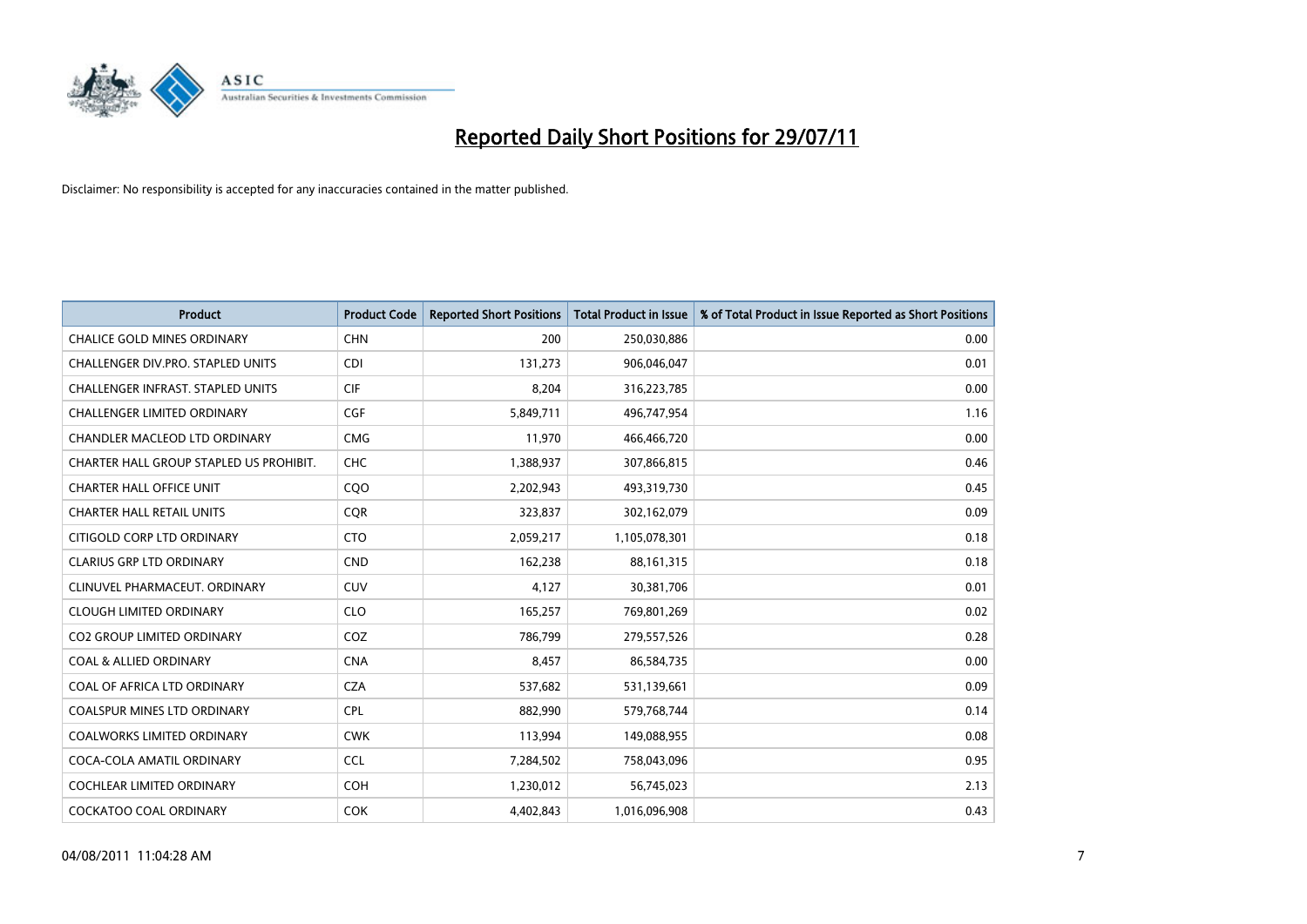

| <b>Product</b>                          | <b>Product Code</b> | <b>Reported Short Positions</b> | <b>Total Product in Issue</b> | % of Total Product in Issue Reported as Short Positions |
|-----------------------------------------|---------------------|---------------------------------|-------------------------------|---------------------------------------------------------|
| <b>COFFEY INTERNATIONAL ORDINARY</b>    | COF                 | 19,837                          | 134,066,081                   | 0.01                                                    |
| <b>COKAL LTD ORDINARY</b>               | <b>CKA</b>          | 446,641                         | 129,240,735                   | 0.35                                                    |
| COMMONWEALTH BANK, ORDINARY             | <b>CBA</b>          | 23,138,395                      | 1,558,647,244                 | 1.45                                                    |
| COMMONWEALTH PROP ORDINARY UNITS        | <b>CPA</b>          | 40,550,320                      | 2,449,599,711                 | 1.67                                                    |
| <b>COMPASS RESOURCES ORDINARY</b>       | <b>CMR</b>          | 160,952                         | 147,402,920                   | 0.11                                                    |
| <b>COMPUTERSHARE LTD ORDINARY</b>       | <b>CPU</b>          | 3,725,548                       | 555,664,059                   | 0.63                                                    |
| <b>CONNECTEAST GROUP STAPLED</b>        | <b>CEU</b>          | 9,527,258                       | 3,940,145,951                 | 0.24                                                    |
| CONQUEST MINING ORDINARY                | CQT                 | 988,828                         | 583,241,478                   | 0.16                                                    |
| CONSOLIDATED MEDIA. ORDINARY            | <b>CMI</b>          | 3,349,970                       | 561,834,996                   | 0.59                                                    |
| CONTANGO MICROCAP ORDINARY              | <b>CTN</b>          | 7,500                           | 146,423,793                   | 0.01                                                    |
| CONTINENTAL COAL LTD ORDINARY           | CCC                 | 739,375                         | 2,415,170,317                 | 0.03                                                    |
| <b>COOPER ENERGY LTD ORDINARY</b>       | <b>COE</b>          | 89,539                          | 292,576,001                   | 0.03                                                    |
| <b>COPPER STRIKE LTD ORDINARY</b>       | <b>CSE</b>          | 714                             | 129,455,571                   | 0.00                                                    |
| <b>CORDLIFE LIMITED ORDINARY</b>        | CBB                 |                                 | 150,887,354                   | 0.00                                                    |
| <b>COUNT FINANCIAL ORDINARY</b>         | COU                 | 626,745                         | 262,247,830                   | 0.24                                                    |
| <b>CREDIT CORP GROUP ORDINARY</b>       | <b>CCP</b>          | 1,635                           | 45,210,752                    | 0.00                                                    |
| <b>CROMWELL PROP STAPLED SECURITIES</b> | <b>CMW</b>          | 82,912                          | 964,737,315                   | 0.01                                                    |
| CROWN LIMITED ORDINARY                  | <b>CWN</b>          | 2,196,060                       | 754,131,800                   | 0.28                                                    |
| <b>CRUSADER RESOURCES ORDINARY</b>      | CAS                 | 96,021                          | 90,616,040                    | 0.10                                                    |
| <b>CSG LIMITED ORDINARY</b>             | CSV                 | 918.704                         | 282,567,499                   | 0.32                                                    |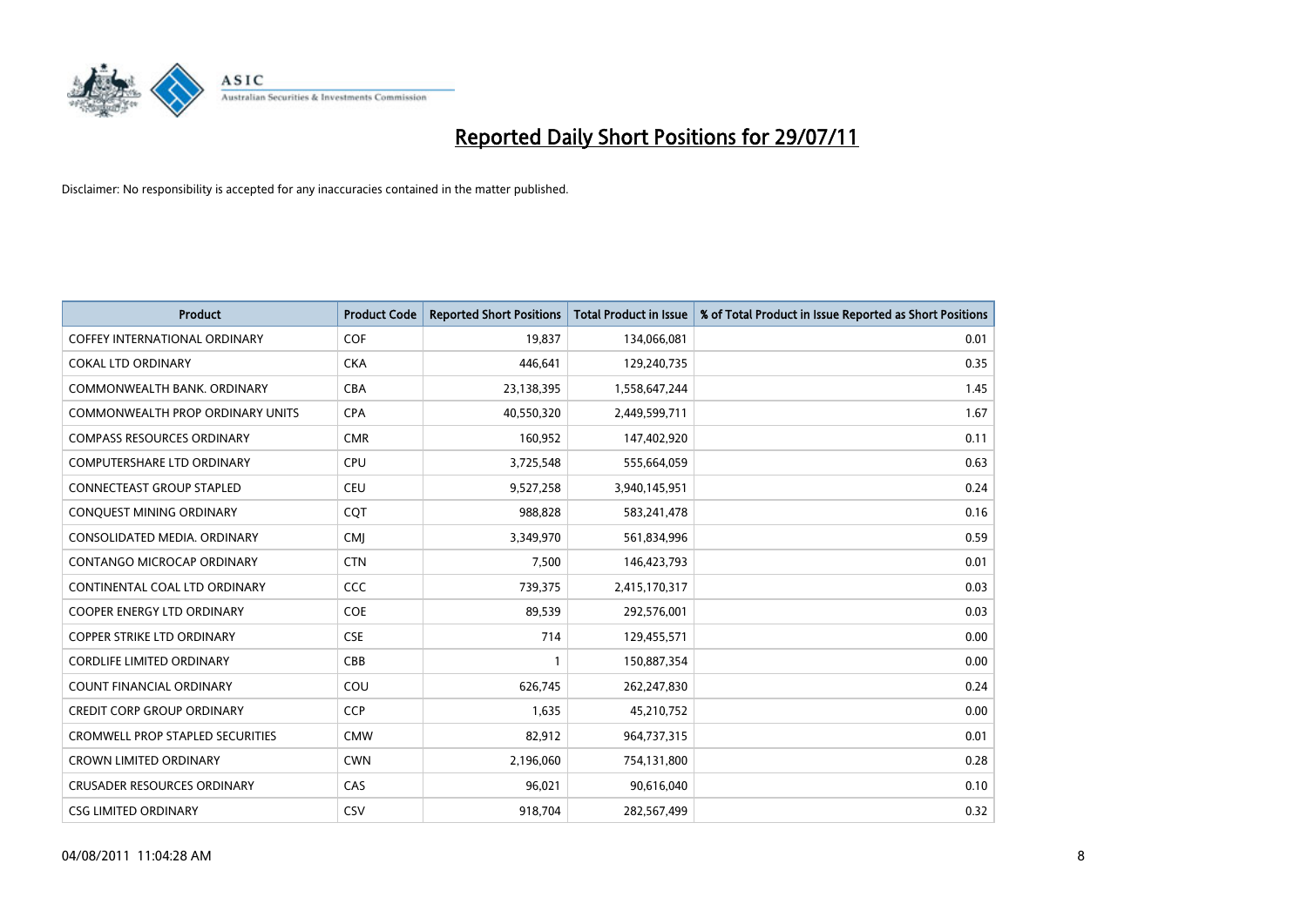

| <b>Product</b>                       | <b>Product Code</b> | <b>Reported Short Positions</b> | <b>Total Product in Issue</b> | % of Total Product in Issue Reported as Short Positions |
|--------------------------------------|---------------------|---------------------------------|-------------------------------|---------------------------------------------------------|
| <b>CSL LIMITED ORDINARY</b>          | <b>CSL</b>          | 7,382,607                       | 527,960,909                   | 1.36                                                    |
| <b>CSR LIMITED ORDINARY</b>          | <b>CSR</b>          | 15,923,769                      | 506,000,315                   | 3.14                                                    |
| <b>CUDECO LIMITED ORDINARY</b>       | CDU                 | 1,318,760                       | 142,654,900                   | 0.91                                                    |
| <b>CUSTOMERS LIMITED ORDINARY</b>    | <b>CUS</b>          | 90,772                          | 134,869,357                   | 0.06                                                    |
| DART ENERGY LTD ORDINARY             | <b>DTE</b>          | 5,979,327                       | 720,674,545                   | 0.84                                                    |
| DAVID JONES LIMITED ORDINARY         | <b>DJS</b>          | 32,604,320                      | 520,751,395                   | 6.26                                                    |
| <b>DECMIL GROUP LIMITED ORDINARY</b> | <b>DCG</b>          | 70,761                          | 124,254,568                   | 0.05                                                    |
| DEEP YELLOW LIMITED ORDINARY         | <b>DYL</b>          | 15,876                          | 1,127,534,458                 | 0.00                                                    |
| DEVINE LIMITED ORDINARY              | <b>DVN</b>          | 1,000                           | 634,918,223                   | 0.00                                                    |
| DEXUS PROPERTY GROUP STAPLED UNITS   | <b>DXS</b>          | 44,173,012                      | 4,839,024,176                 | 0.91                                                    |
| DISCOVERY METALS LTD ORDINARY        | <b>DML</b>          | 7,303,013                       | 437,114,481                   | 1.64                                                    |
| DOMINO PIZZA ENTERPR ORDINARY        | <b>DMP</b>          | 254,189                         | 68,407,674                    | 0.37                                                    |
| DOWNER EDI LIMITED ORDINARY          | <b>DOW</b>          | 6,396,895                       | 429,100,296                   | 1.48                                                    |
| DRILLSEARCH ENERGY ORDINARY          | <b>DLS</b>          | 1,163,722                       | 304,176,742                   | 0.38                                                    |
| DUET GROUP STAPLED US PROHIBIT.      | <b>DUE</b>          | 1,687,418                       | 909,692,991                   | 0.16                                                    |
| DULUXGROUP LIMITED ORDINARY          | <b>DLX</b>          | 8,183,993                       | 367,456,259                   | 2.21                                                    |
| DWS ADVANCED ORDINARY                | <b>DWS</b>          | 99,980                          | 132,362,763                   | 0.07                                                    |
| EASTERN STAR GAS ORDINARY            | ESG                 | 4,340,033                       | 991,717,041                   | 0.42                                                    |
| ECHO ENTERTAINMENT ORDINARY          | <b>EGP</b>          | 1,480,585                       | 688,019,737                   | 0.22                                                    |
| ELDERS LIMITED ORDINARY              | <b>ELD</b>          | 16,660,886                      | 448,598,480                   | 3.69                                                    |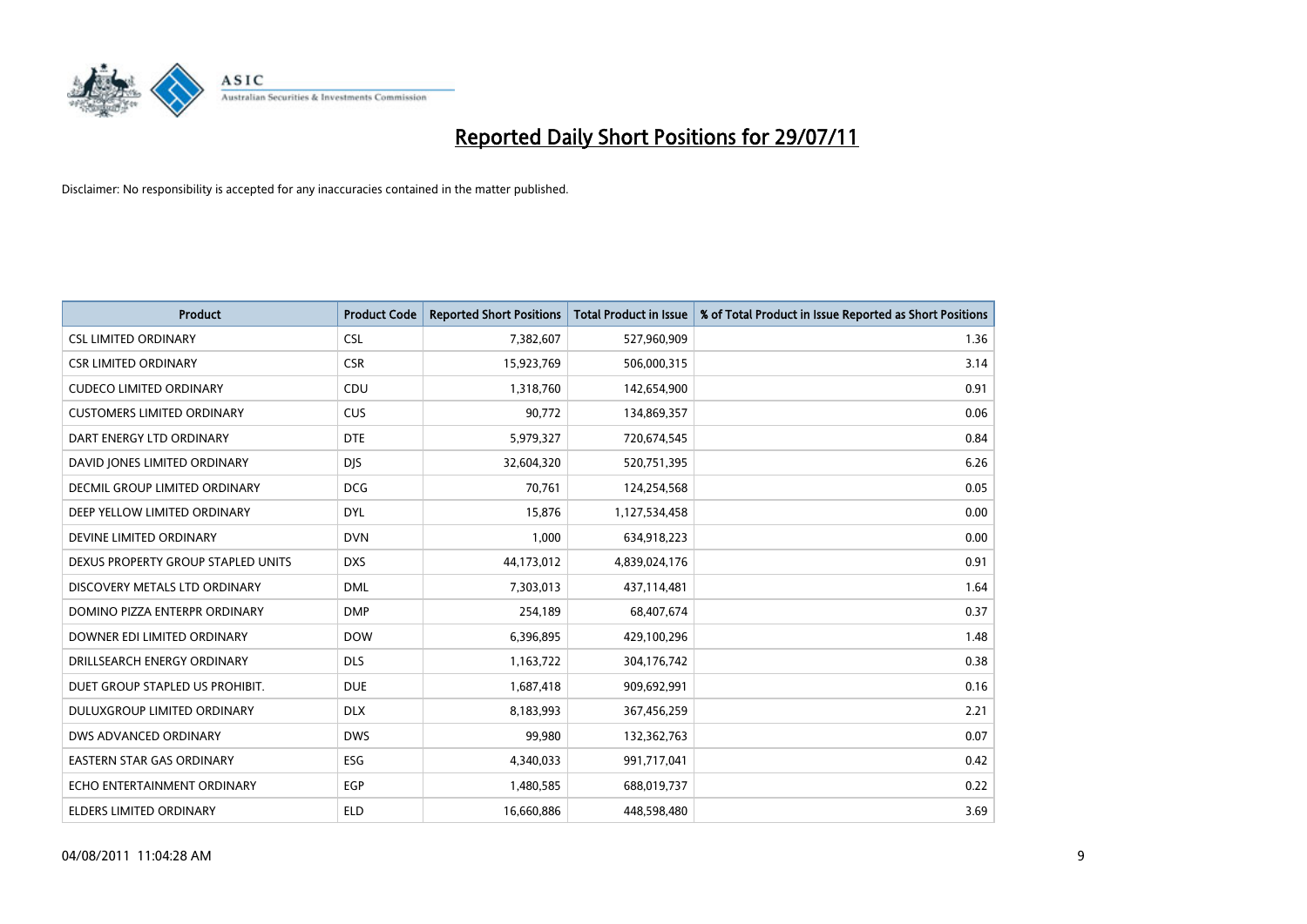

| <b>Product</b>                        | <b>Product Code</b> | <b>Reported Short Positions</b> | <b>Total Product in Issue</b> | % of Total Product in Issue Reported as Short Positions |
|---------------------------------------|---------------------|---------------------------------|-------------------------------|---------------------------------------------------------|
| ELDORADO GOLD CORP CDI 1:1            | EAU                 | 16.351                          | 11,658,431                    | 0.14                                                    |
| ELEMENTAL MINERALS ORDINARY           | <b>ELM</b>          | 89,822                          | 173,223,082                   | 0.05                                                    |
| ELEMENTOS LIMITED ORDINARY            | <b>ELT</b>          | 8                               | 77,068,979                    | 0.00                                                    |
| ELIXIR PETROLEUM LTD ORDINARY         | <b>EXR</b>          | 324,400                         | 188,988,472                   | 0.17                                                    |
| <b>EMECO HOLDINGS ORDINARY</b>        | <b>EHL</b>          | 1,950,432                       | 631,237,586                   | 0.30                                                    |
| ENERGIA MINERALS LTD ORDINARY         | <b>EMX</b>          | 139,366                         | 82,500,005                    | 0.17                                                    |
| <b>ENERGY RESOURCES ORDINARY 'A'</b>  | <b>ERA</b>          | 4,927,558                       | 190,737,934                   | 2.61                                                    |
| <b>ENERGY WORLD CORPOR, ORDINARY</b>  | <b>EWC</b>          | 21,751,257                      | 1,734,166,672                 | 1.24                                                    |
| <b>ENTEK ENERGY LTD ORDINARY</b>      | ETE                 | 489,903                         | 510,657,387                   | 0.10                                                    |
| <b>ENTELLECT LIMITED ORDINARY</b>     | <b>ESN</b>          | 464,050                         | 952,737,932                   | 0.05                                                    |
| <b>ENVESTRA LIMITED ORDINARY</b>      | <b>ENV</b>          | 3,288,655                       | 1,468,560,201                 | 0.22                                                    |
| EQUATORIAL RES LTD ORDINARY           | EQX                 | 11,660                          | 101,642,922                   | 0.01                                                    |
| <b>EXTRACT RESOURCES ORDINARY</b>     | <b>EXT</b>          | 529,716                         | 251,336,404                   | 0.19                                                    |
| FAIRFAX MEDIA LTD ORDINARY            | <b>FXI</b>          | 297,493,989                     | 2,351,955,725                 | 12.63                                                   |
| <b>FANTASTIC HOLDINGS ORDINARY</b>    | <b>FAN</b>          | 1,223                           | 102,739,538                   | 0.00                                                    |
| <b>FAR LTD ORDINARY</b>               | <b>FAR</b>          | 21,000,000                      | 1,245,401,164                 | 1.69                                                    |
| FERRAUS LIMITED ORDINARY              | <b>FRS</b>          | 370                             | 249,598,565                   | 0.00                                                    |
| FISHER & PAYKEL APP. ORDINARY         | <b>FPA</b>          | 18,298                          | 724,235,162                   | 0.00                                                    |
| FISHER & PAYKEL H. ORDINARY           | <b>FPH</b>          | 2,418,209                       | 525,362,450                   | 0.46                                                    |
| FKP PROPERTY GROUP STAPLED SECURITIES | <b>FKP</b>          | 29,887,860                      | 1,185,077,223                 | 2.50                                                    |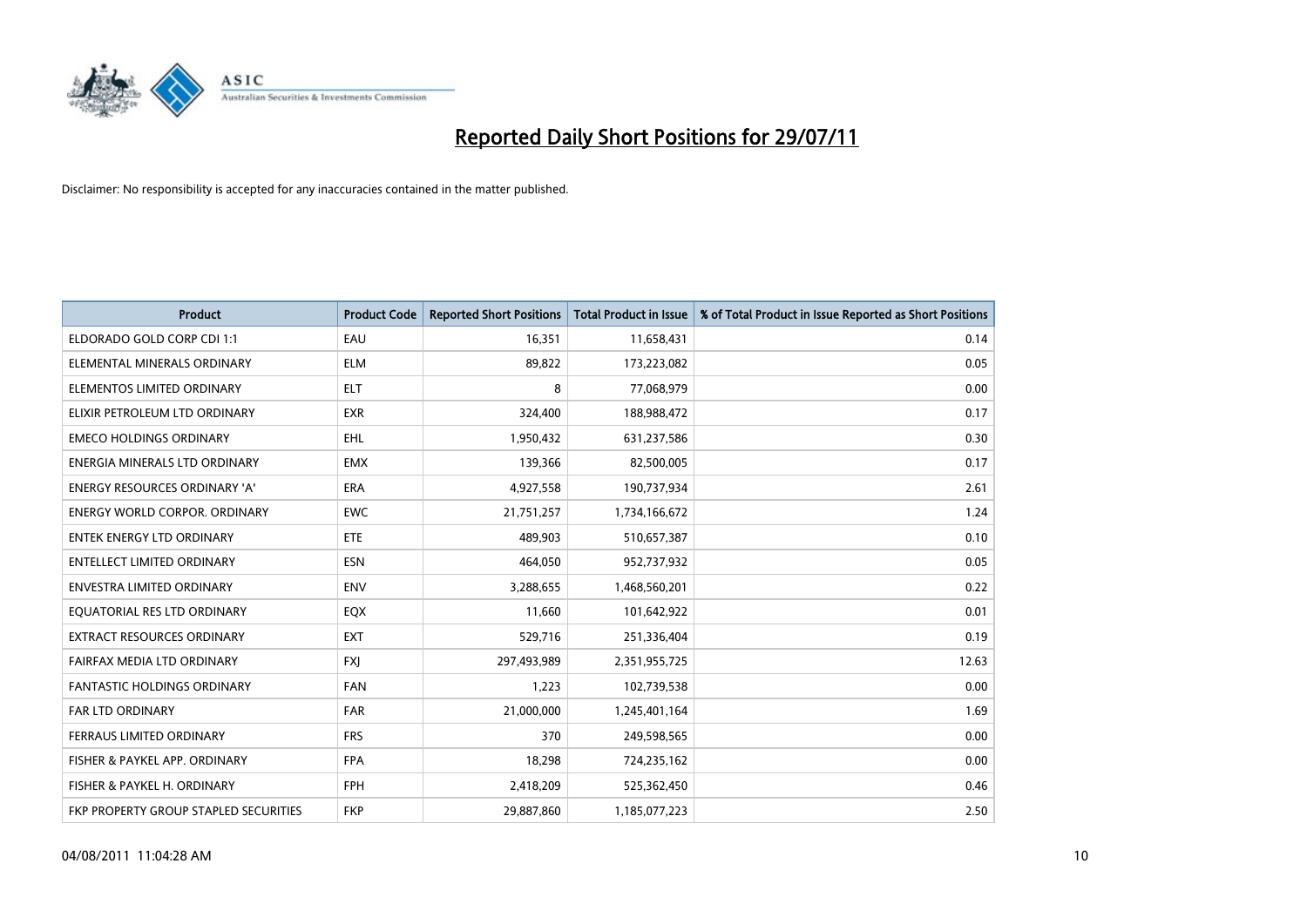

| <b>Product</b>                       | <b>Product Code</b> | <b>Reported Short Positions</b> | <b>Total Product in Issue</b> | % of Total Product in Issue Reported as Short Positions |
|--------------------------------------|---------------------|---------------------------------|-------------------------------|---------------------------------------------------------|
| FLEETWOOD CORP ORDINARY              | <b>FWD</b>          | 546,985                         | 57,847,937                    | 0.95                                                    |
| FLETCHER BUILDING ORDINARY           | <b>FBU</b>          | 6,841,301                       | 678,573,570                   | 1.02                                                    |
| FLEXIGROUP LIMITED ORDINARY          | <b>FXL</b>          | 174,318                         | 276,292,173                   | 0.06                                                    |
| <b>FLIGHT CENTRE ORDINARY</b>        | <b>FLT</b>          | 4,422,342                       | 99,953,554                    | 4.42                                                    |
| FLINDERS MINES LTD ORDINARY          | <b>FMS</b>          | 21,177,619                      | 1,820,839,571                 | 1.15                                                    |
| <b>FOCUS MINERALS LTD ORDINARY</b>   | <b>FML</b>          | 2,966,250                       | 3,440,515,431                 | 0.09                                                    |
| <b>FORGE GROUP LIMITED ORDINARY</b>  | <b>FGE</b>          | 82,851                          | 82,924,014                    | 0.09                                                    |
| FORTE ENERGY NL ORDINARY             | <b>FTE</b>          | 2,658,986                       | 695,589,311                   | 0.38                                                    |
| FORTESCUE METALS GRP ORDINARY        | <b>FMG</b>          | 42,787,958                      | 3,113,348,659                 | 1.36                                                    |
| <b>FOSTER'S GROUP ORDINARY</b>       | <b>FGL</b>          | 9,448,691                       | 1,940,894,542                 | 0.48                                                    |
| FTD CORPORATION ORDINARY             | <b>FTD</b>          | 8,088                           | 36,474,593                    | 0.02                                                    |
| FUNTASTIC LIMITED ORDINARY           | <b>FUN</b>          | 322,528                         | 340,997,682                   | 0.09                                                    |
| <b>G.U.D. HOLDINGS ORDINARY</b>      | GUD                 | 270,119                         | 69,089,611                    | 0.38                                                    |
| <b>GALAXY RESOURCES ORDINARY</b>     | GXY                 | 1,427,914                       | 323,327,000                   | 0.44                                                    |
| <b>GEODYNAMICS LIMITED ORDINARY</b>  | <b>GDY</b>          | 35,392                          | 336,892,832                   | 0.01                                                    |
| <b>GINDALBIE METALS LTD ORDINARY</b> | <b>GBG</b>          | 40,339,433                      | 935,615,590                   | 4.31                                                    |
| <b>GLOBAL MINING ORDINARY</b>        | <b>GMI</b>          | 8,951                           | 191,820,968                   | 0.00                                                    |
| <b>GLOUCESTER COAL ORDINARY</b>      | GCL                 | 339,836                         | 202,905,967                   | 0.17                                                    |
| <b>GME RESOURCES LTD ORDINARY</b>    | <b>GME</b>          | 800                             | 322,635,902                   | 0.00                                                    |
| <b>GOLDEN WEST RESOURCE ORDINARY</b> | <b>GWR</b>          | 1,617                           | 192,082,567                   | 0.00                                                    |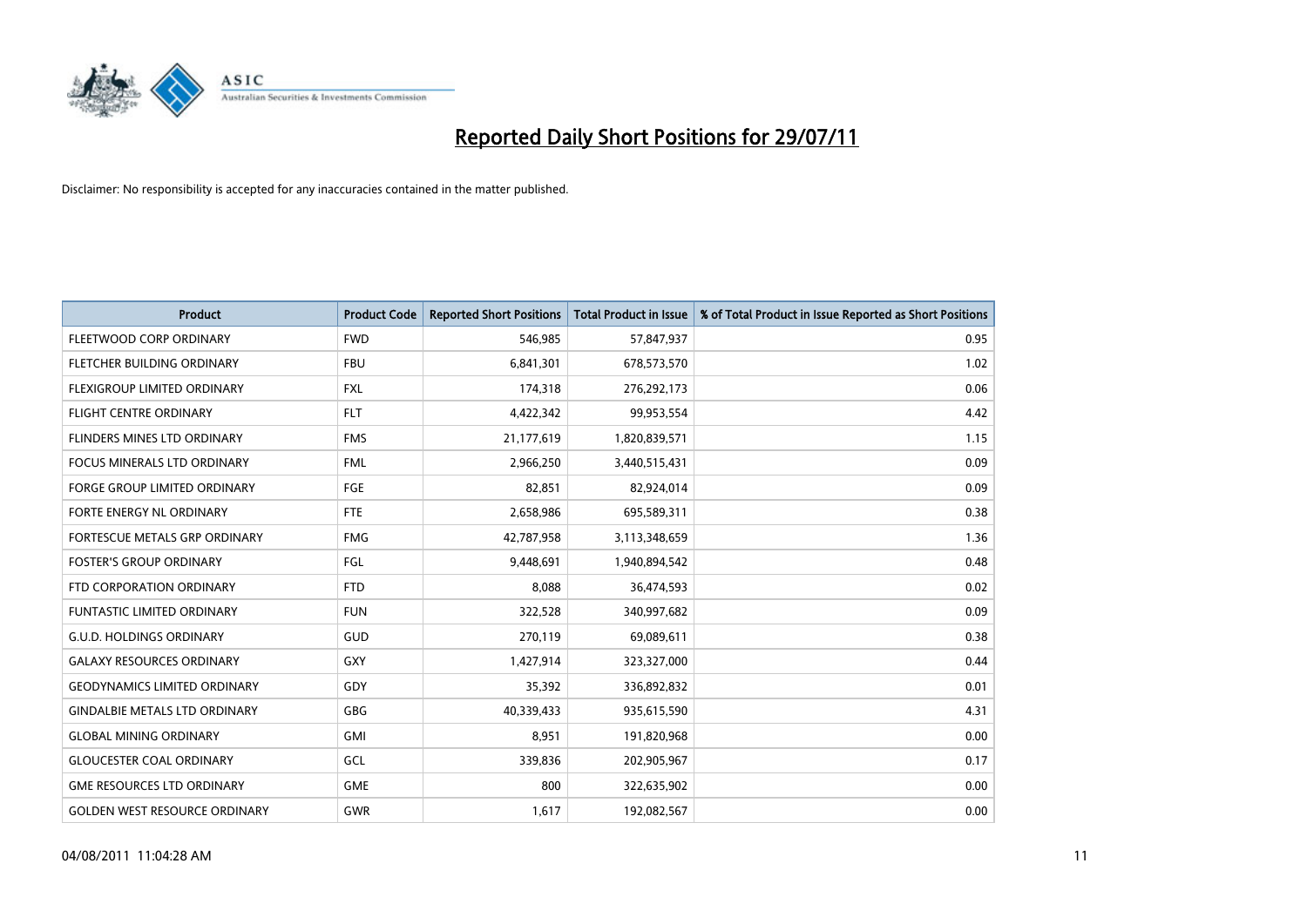

| <b>Product</b>                            | <b>Product Code</b> | <b>Reported Short Positions</b> | <b>Total Product in Issue</b> | % of Total Product in Issue Reported as Short Positions |
|-------------------------------------------|---------------------|---------------------------------|-------------------------------|---------------------------------------------------------|
| <b>GOODMAN FIELDER, ORDINARY</b>          | <b>GFF</b>          | 26,542,055                      | 1,380,386,438                 | 1.91                                                    |
| <b>GOODMAN GROUP STAPLED US PROHIBIT.</b> | <b>GMG</b>          | 22,597,949                      | 7,394,607,411                 | 0.29                                                    |
| <b>GPT GROUP STAPLED SEC.</b>             | GPT                 | 14,287,354                      | 1,855,529,431                 | 0.76                                                    |
| <b>GRAINCORP LIMITED A CLASS ORDINARY</b> | <b>GNC</b>          | 1,095,452                       | 198,318,900                   | 0.53                                                    |
| <b>GRANGE RESOURCES, ORDINARY</b>         | <b>GRR</b>          | 139,295                         | 1,153,181,487                 | 0.01                                                    |
| <b>GREENCAP LIMITED ORDINARY</b>          | GCG                 |                                 | 262,515,385                   | 0.00                                                    |
| <b>GREENLAND MIN EN LTD ORDINARY</b>      | GGG                 | 1,532,490                       | 410,407,582                   | 0.38                                                    |
| <b>GRYPHON MINERALS LTD ORDINARY</b>      | GRY                 | 2,425,591                       | 299,922,058                   | 0.81                                                    |
| <b>GUILDFORD COAL LTD ORDINARY</b>        | <b>GUF</b>          | 1,698,029                       | 217,469,617                   | 0.78                                                    |
| <b>GUINNESS PEAT GROUP. CDI 1:1</b>       | GPG                 | 1,226,373                       | 252,553,989                   | 0.48                                                    |
| <b>GUNNS LIMITED ORDINARY</b>             | <b>GNS</b>          | 65,013,477                      | 848,401,559                   | 7.68                                                    |
| <b>GWA GROUP LTD ORDINARY</b>             | GWA                 | 7,264,094                       | 301,525,014                   | 2.39                                                    |
| HARVEY NORMAN ORDINARY                    | <b>HVN</b>          | 55,880,556                      | 1,062,316,784                 | 5.28                                                    |
| HASTIE GROUP LIMITED ORDINARY             | <b>HST</b>          | 5,845,826                       | 1,367,511,426                 | 0.43                                                    |
| HASTINGS DIVERSIFIED STAPLED SECURITY     | <b>HDF</b>          | 1,987,899                       | 530,001,072                   | 0.37                                                    |
| <b>HEARTWARE INT INC CDI 35:1</b>         | <b>HIN</b>          | 272,008                         | 48,598,550                    | 0.56                                                    |
| <b>HENDERSON GROUP CDI 1:1</b>            | <b>HGG</b>          | 5,693,706                       | 621,996,994                   | 0.91                                                    |
| HFA HOLDINGS LIMITED ORDINARY             | <b>HFA</b>          | 472,237                         | 117,332,831                   | 0.39                                                    |
| <b>HIGHLANDS PACIFIC ORDINARY</b>         | <b>HIG</b>          | 2,515,873                       | 686,082,148                   | 0.36                                                    |
| HILLGROVE RES LTD ORDINARY                | <b>HGO</b>          | 391,511                         | 793,698,575                   | 0.04                                                    |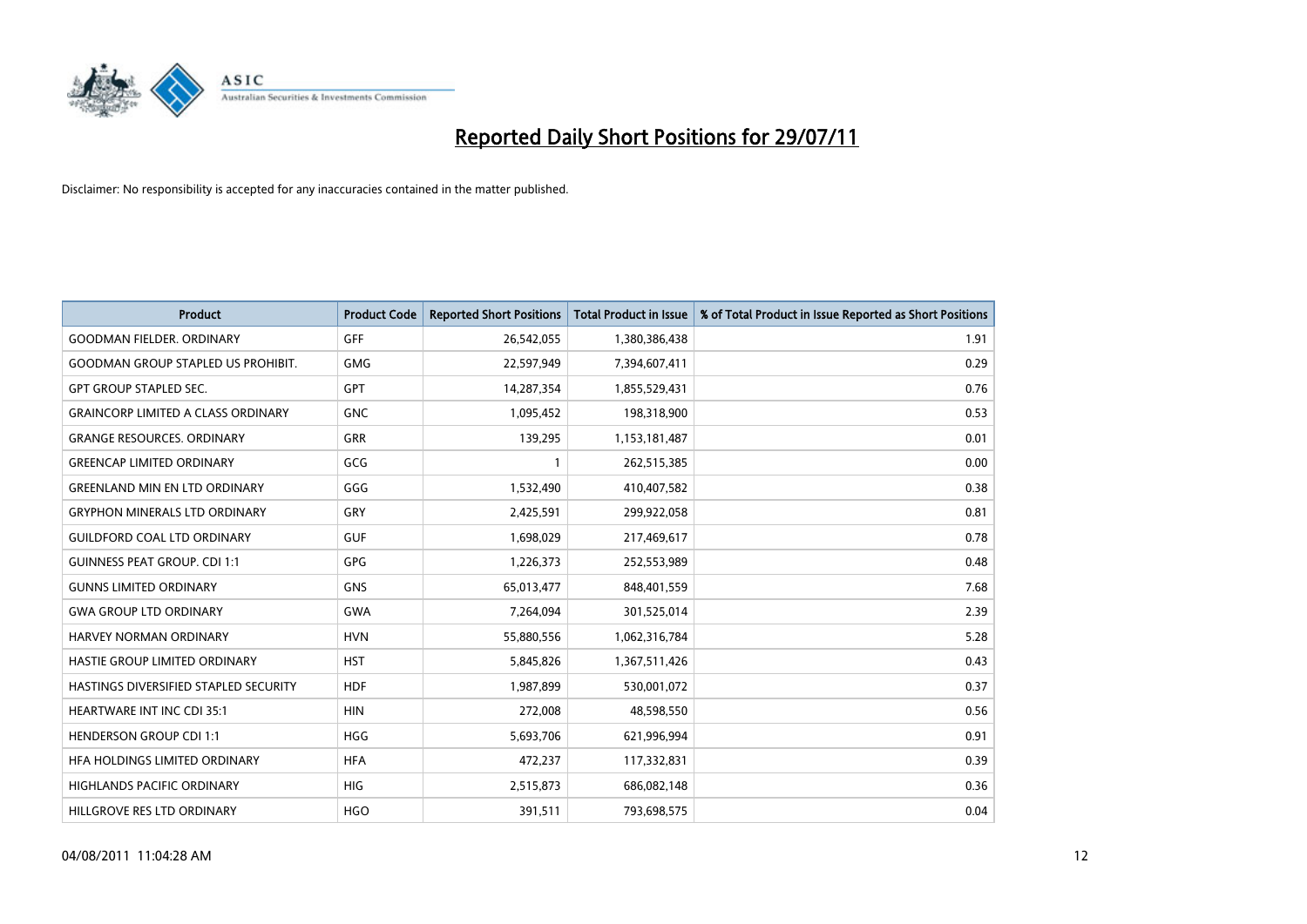

| <b>Product</b>                           | <b>Product Code</b> | <b>Reported Short Positions</b> | <b>Total Product in Issue</b> | % of Total Product in Issue Reported as Short Positions |
|------------------------------------------|---------------------|---------------------------------|-------------------------------|---------------------------------------------------------|
| HILLS HOLDINGS LTD ORDINARY              | <b>HIL</b>          | 3,541,041                       | 249,139,016                   | 1.42                                                    |
| HORIZON OIL LIMITED ORDINARY             | <b>HZN</b>          | 8,780,319                       | 1,130,811,515                 | 0.77                                                    |
| HUNNU COAL LIMITED ORDINARY              | <b>HUN</b>          | 225,640                         | 216,565,002                   | 0.10                                                    |
| <b>ICON ENERGY LIMITED ORDINARY</b>      | <b>ICN</b>          | 69,910                          | 469,301,394                   | 0.01                                                    |
| <b>IINET LIMITED ORDINARY</b>            | <b>IIN</b>          | 1,200,184                       | 152,160,119                   | 0.78                                                    |
| <b>IKWEZI MINING LTD ORDINARY</b>        | <b>IKW</b>          | 2,623,979                       | 168,800,000                   | 1.55                                                    |
| ILUKA RESOURCES ORDINARY                 | <b>ILU</b>          | 2,779,093                       | 418,700,517                   | 0.65                                                    |
| <b>IMDEX LIMITED ORDINARY</b>            | <b>IMD</b>          | 36,829                          | 199,414,165                   | 0.01                                                    |
| IMF (AUSTRALIA) LTD ORDINARY             | <b>IMF</b>          | 329,821                         | 123,828,193                   | 0.26                                                    |
| <b>IMX RESOURCES LTD ORDINARY</b>        | <b>IXR</b>          | 20,000                          | 262,612,803                   | 0.01                                                    |
| <b>INCITEC PIVOT ORDINARY</b>            | IPL                 | 3,755,331                       | 1,628,730,107                 | 0.22                                                    |
| <b>INDAGO RESOURCES LTD ORDINARY</b>     | <b>IDG</b>          | 8,179                           | 4,912,554                     | 0.17                                                    |
| <b>INDEPENDENCE GROUP ORDINARY</b>       | <b>IGO</b>          | 1,262,112                       | 202,907,135                   | 0.62                                                    |
| <b>INDOPHIL RESOURCES ORDINARY</b>       | <b>IRN</b>          | 14,810,273                      | 995,437,860                   | 1.48                                                    |
| <b>INDUSTREA LIMITED ORDINARY</b>        | IDL                 | 1,566,745                       | 364,733,566                   | 0.43                                                    |
| <b>INFIGEN ENERGY STAPLED SECURITIES</b> | <b>IFN</b>          | 3,846,154                       | 762,265,972                   | 0.52                                                    |
| ING RE COM GROUP STAPLED SECURITIES      | ILF                 | 9,075                           | 441,029,194                   | 0.00                                                    |
| INSURANCE AUSTRALIA ORDINARY             | IAG                 | 11,918,068                      | 2,079,034,021                 | 0.56                                                    |
| INT GOLDFIELDS LTD ORDINARY              | <b>IGS</b>          | 12,197,682                      | 571,520,386                   | 2.13                                                    |
| INTEGRA MINING LTD. ORDINARY             | <b>IGR</b>          | 4,843,224                       | 841,525,727                   | 0.57                                                    |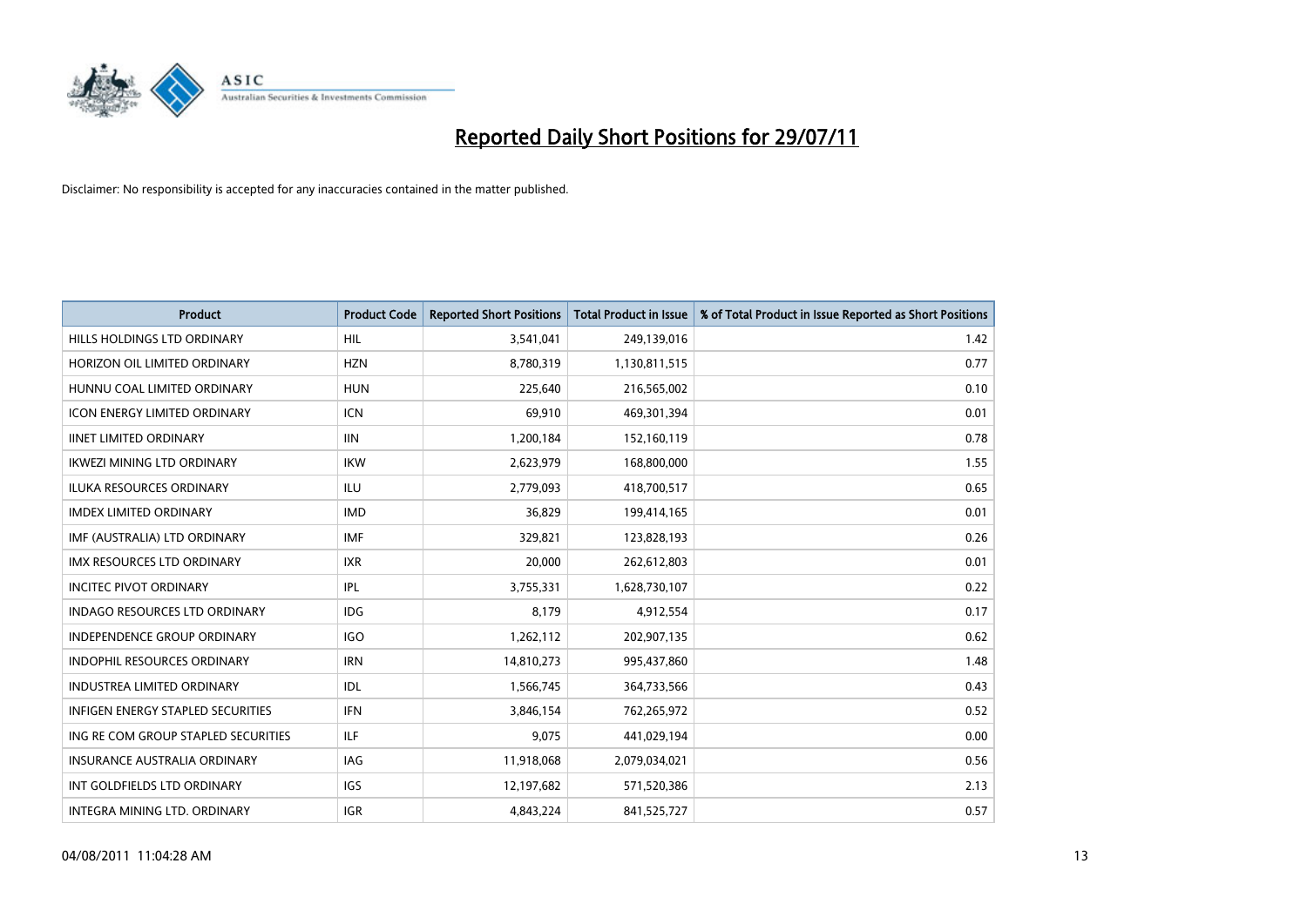

| <b>Product</b>                                  | <b>Product Code</b> | <b>Reported Short Positions</b> | <b>Total Product in Issue</b> | % of Total Product in Issue Reported as Short Positions |
|-------------------------------------------------|---------------------|---------------------------------|-------------------------------|---------------------------------------------------------|
| <b>INTREPID MINES ORDINARY</b>                  | <b>IAU</b>          | 5,544,921                       | 521,727,606                   | 1.06                                                    |
| <b>INVESTA OFFICE FUND STAPLED SECURITIES</b>   | <b>IOF</b>          | 11,094,494                      | 2,729,071,212                 | 0.39                                                    |
| INVOCARE LIMITED ORDINARY                       | <b>IVC</b>          | 927,138                         | 107,912,897                   | 0.85                                                    |
| <b>ION LIMITED ORDINARY</b>                     | <b>ION</b>          | 164,453                         | 256,365,105                   | 0.06                                                    |
| <b>IOOF HOLDINGS LTD ORDINARY</b>               | IFL.                | 981,881                         | 229,794,395                   | 0.41                                                    |
| <b>IRESS MARKET TECH. ORDINARY</b>              | <b>IRE</b>          | 1,978,864                       | 126,992,462                   | 1.54                                                    |
| <b>IRON ORE HOLDINGS ORDINARY</b>               | <b>IOH</b>          | 20,025                          | 166,087,005                   | 0.01                                                    |
| ISHARES MSCI AUS 200 ISHARES MSCI AUS 200       | IOZ                 | 30,026                          | 1,950,015                     | 1.54                                                    |
| ISHARES MSCI BRIC CDI 1:1                       | <b>IBK</b>          | 15,389                          | 3,650,000                     | 0.42                                                    |
| ISHARES MSCI EM MKTS CDI 1:1                    | <b>IEM</b>          | 18,083                          | 425,700,000                   | 0.00                                                    |
| <b>ISHARES S&amp;P 500 CDI 1:1</b>              | <b>IVV</b>          | 8,779                           | 116,350,000                   | 0.01                                                    |
| ISHARES S&P HIGH DIV ISHARES S&P HIGH DIV       | <b>IHD</b>          | 6,253                           | 2,200,055                     | 0.28                                                    |
| ISHARES SMALL ORDS ISHARES SMALL ORDS           | <b>ISO</b>          | 75,254                          | 3,900,000                     | 1.93                                                    |
| <b>ISOFT GROUP LIMITED ORDINARY</b>             | <b>ISF</b>          | 5,698,115                       | 1,076,986,272                 | 0.53                                                    |
| <b>IVANHOE AUSTRALIA ORDINARY</b>               | <b>IVA</b>          | 84,773                          | 418,709,553                   | 0.01                                                    |
| <b>JAMES HARDIE INDUST CHESS DEPOSITARY INT</b> | <b>IHX</b>          | 26,284,825                      | 437,311,611                   | 5.98                                                    |
| <b>JAMESON RESOURCES ORDINARY</b>               | <b>JAL</b>          | 1,600,000                       | 95,828,865                    | 1.67                                                    |
| <b>JB HI-FI LIMITED ORDINARY</b>                | <b>IBH</b>          | 17,234,505                      | 98,535,763                    | 17.47                                                   |
| <b>KAGARA LTD ORDINARY</b>                      | KZL                 | 8,597,575                       | 717,943,836                   | 1.18                                                    |
| KANGAROO RES LTD ORDINARY                       | <b>KRL</b>          | 611,350                         | 3,434,430,012                 | 0.02                                                    |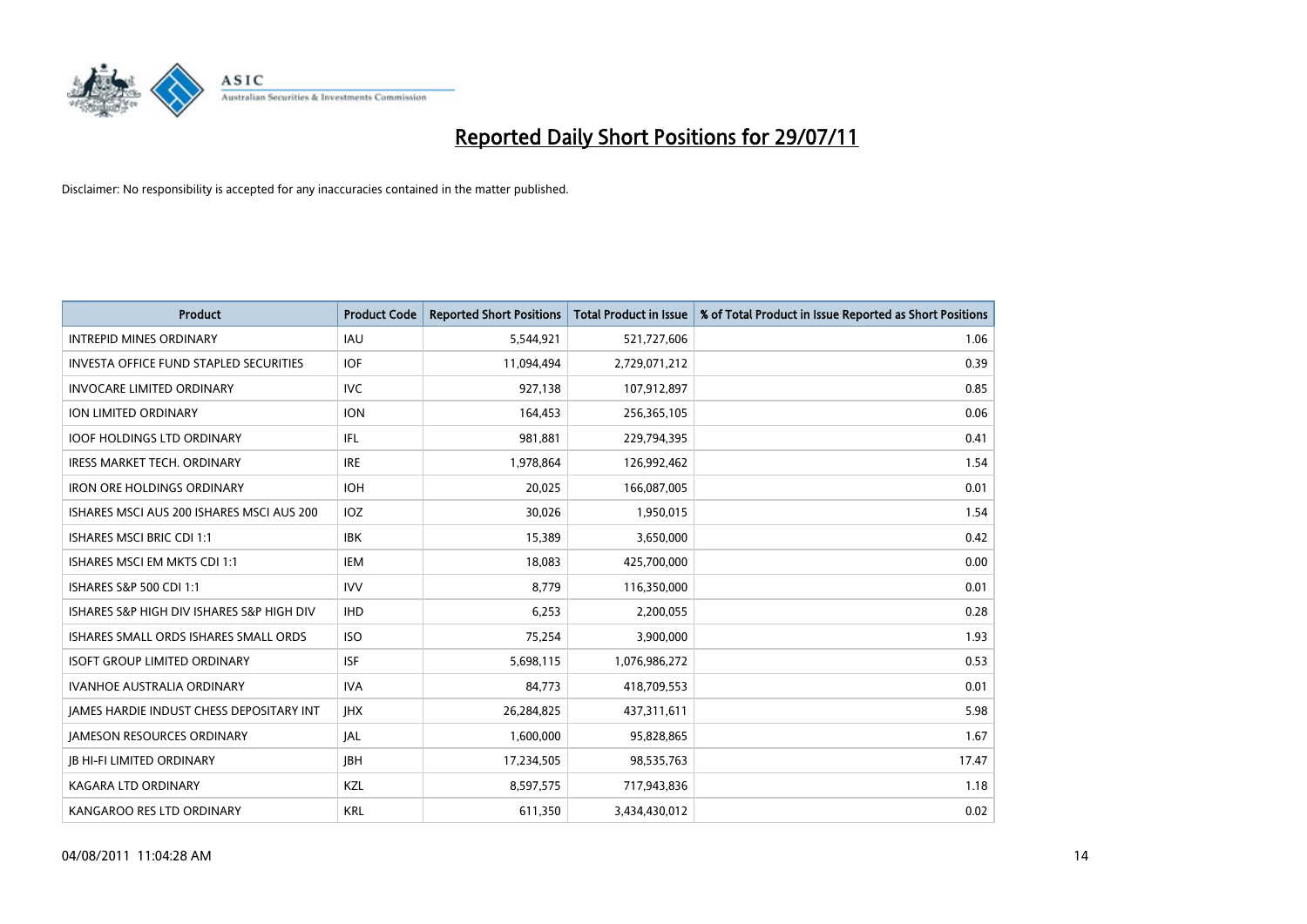

| <b>Product</b>                        | <b>Product Code</b> | <b>Reported Short Positions</b> | Total Product in Issue | % of Total Product in Issue Reported as Short Positions |
|---------------------------------------|---------------------|---------------------------------|------------------------|---------------------------------------------------------|
| KAROON GAS AUSTRALIA ORDINARY         | <b>KAR</b>          | 1,761,596                       | 221,420,769            | 0.78                                                    |
| KASBAH RESOURCES ORDINARY             | KAS                 | 9,184                           | 364,262,596            | 0.00                                                    |
| KATHMANDU HOLD LTD ORDINARY           | <b>KMD</b>          | 1,045,013                       | 200,000,000            | 0.52                                                    |
| <b>KEYBRIDGE CAPITAL ORDINARY</b>     | <b>KBC</b>          | 5,999                           | 172,070,564            | 0.00                                                    |
| KIMBERLEY METALS LTD ORDINARY         | <b>KBL</b>          | 1,820                           | 164,452,978            | 0.00                                                    |
| KINGSGATE CONSOLID, ORDINARY          | <b>KCN</b>          | 2,655,474                       | 135,338,157            | 1.95                                                    |
| KINGSROSE MINING LTD ORDINARY         | <b>KRM</b>          | 572,391                         | 265,488,064            | 0.21                                                    |
| LEIGHTON HOLDINGS ORDINARY            | LEI                 | 7,006,201                       | 336,515,596            | 2.06                                                    |
| LEND LEASE GROUP UNIT/ORD STAPLED     | LLC                 | 2,584,282                       | 570,915,669            | 0.44                                                    |
| LINC ENERGY LTD ORDINARY              | <b>LNC</b>          | 6,321,198                       | 503,418,900            | 1.26                                                    |
| LIQUEFIED NATURAL ORDINARY            | <b>LNG</b>          | 370,140                         | 267,699,015            | 0.14                                                    |
| LUDOWICI LIMITED ORDINARY             | LDW                 | 6,496                           | 29,353,354             | 0.02                                                    |
| LYNAS CORPORATION ORDINARY            | <b>LYC</b>          | 46,628,455                      | 1,713,646,913          | 2.74                                                    |
| M2 TELECOMMUNICATION ORDINARY         | <b>MTU</b>          | 3,791                           | 123,616,285            | 0.00                                                    |
| MACARTHUR COAL ORDINARY               | <b>MCC</b>          | 1,097,364                       | 302,092,343            | 0.36                                                    |
| MACMAHON HOLDINGS ORDINARY            | <b>MAH</b>          | 6,032,704                       | 733,711,705            | 0.82                                                    |
| MACQ ATLAS ROADS GRP ORDINARY STAPLED | <b>MQA</b>          | 5,802,322                       | 452,345,907            | 1.26                                                    |
| MACQUARIE GROUP LTD ORDINARY          | MQG                 | 5,484,564                       | 348,276,927            | 1.56                                                    |
| MAP GROUP STAPLED US PROHIBIT.        | <b>MAP</b>          | 4,748,306                       | 1,861,210,782          | 0.24                                                    |
| <b>MARENGO MINING ORDINARY</b>        | <b>MGO</b>          | 39,850                          | 995,068,613            | 0.00                                                    |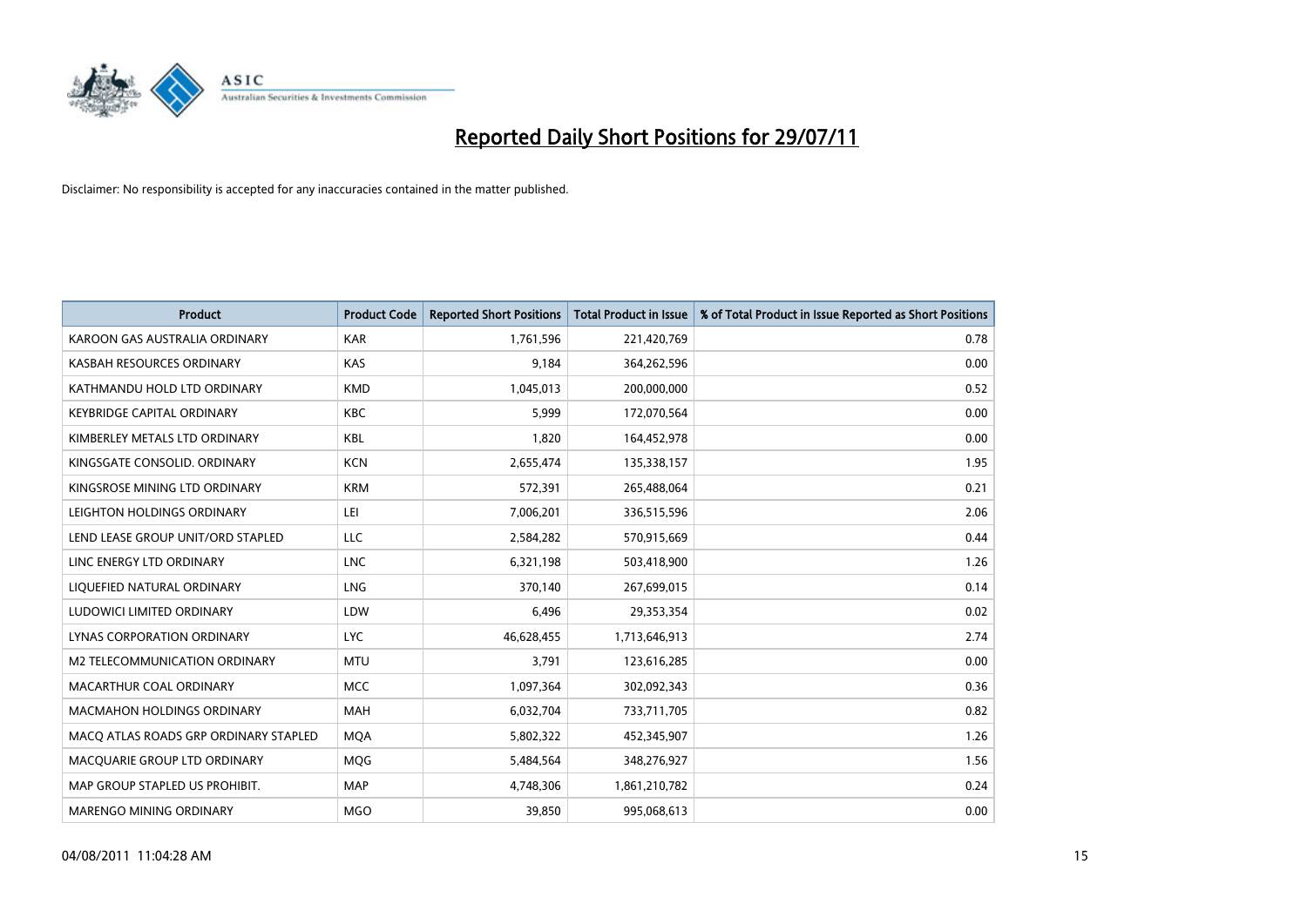

| <b>Product</b>                       | <b>Product Code</b> | <b>Reported Short Positions</b> | <b>Total Product in Issue</b> | % of Total Product in Issue Reported as Short Positions |
|--------------------------------------|---------------------|---------------------------------|-------------------------------|---------------------------------------------------------|
| <b>MATRIX C &amp; E LTD ORDINARY</b> | <b>MCE</b>          | 96,378                          | 77,081,507                    | 0.12                                                    |
| MCMILLAN SHAKESPEARE ORDINARY        | <b>MMS</b>          | 52,888                          | 68,081,810                    | 0.07                                                    |
| <b>MCPHERSON'S LTD ORDINARY</b>      | <b>MCP</b>          | 225,505                         | 72,401,758                    | 0.31                                                    |
| MEDUSA MINING LTD ORDINARY           | <b>MML</b>          | 1,526,666                       | 188,233,911                   | 0.81                                                    |
| MELBOURNE IT LIMITED ORDINARY        | <b>MLB</b>          | 182,722                         | 80,662,621                    | 0.23                                                    |
| MEO AUSTRALIA LTD ORDINARY           | <b>MEO</b>          | 486,218                         | 539,913,260                   | 0.07                                                    |
| <b>MERMAID MARINE ORDINARY</b>       | <b>MRM</b>          | 2,041,099                       | 215,376,756                   | 0.93                                                    |
| MESOBLAST LIMITED ORDINARY           | <b>MSB</b>          | 1,960,755                       | 280,425,258                   | 0.71                                                    |
| METALS X LIMITED ORDINARY            | <b>MLX</b>          | 326,940                         | 1,365,661,782                 | 0.03                                                    |
| METCASH LIMITED ORDINARY             | <b>MTS</b>          | 34,766,414                      | 768,928,924                   | 4.50                                                    |
| METGASCO LIMITED ORDINARY            | <b>MEL</b>          | 590,226                         | 276,213,791                   | 0.22                                                    |
| <b>METMINCO LIMITED ORDINARY</b>     | <b>MNC</b>          | 2,392,432                       | 1,462,616,146                 | 0.16                                                    |
| MHM METALS LIMITED ORDINARY          | <b>MHM</b>          | 82,133                          | 102,251,910                   | 0.08                                                    |
| MICLYN EXP OFFSHR ORDINARY           | <b>MIO</b>          | 299,075                         | 274,618,684                   | 0.10                                                    |
| MINARA RESOURCES ORDINARY            | <b>MRE</b>          | 16,615,187                      | 1,169,424,487                 | 1.41                                                    |
| MINCOR RESOURCES NL ORDINARY         | <b>MCR</b>          | 1,289,074                       | 200,608,804                   | 0.63                                                    |
| MINEMAKERS LIMITED ORDINARY          | <b>MAK</b>          | 44,227                          | 227,003,950                   | 0.02                                                    |
| MINERAL DEPOSITS ORDINARY            | <b>MDL</b>          | 202,584                         | 83,538,786                    | 0.23                                                    |
| MINERAL RESOURCES, ORDINARY          | <b>MIN</b>          | 440,650                         | 169,208,017                   | 0.26                                                    |
| MIRABELA NICKEL LTD ORDINARY         | <b>MBN</b>          | 11,619,290                      | 491,781,237                   | 2.33                                                    |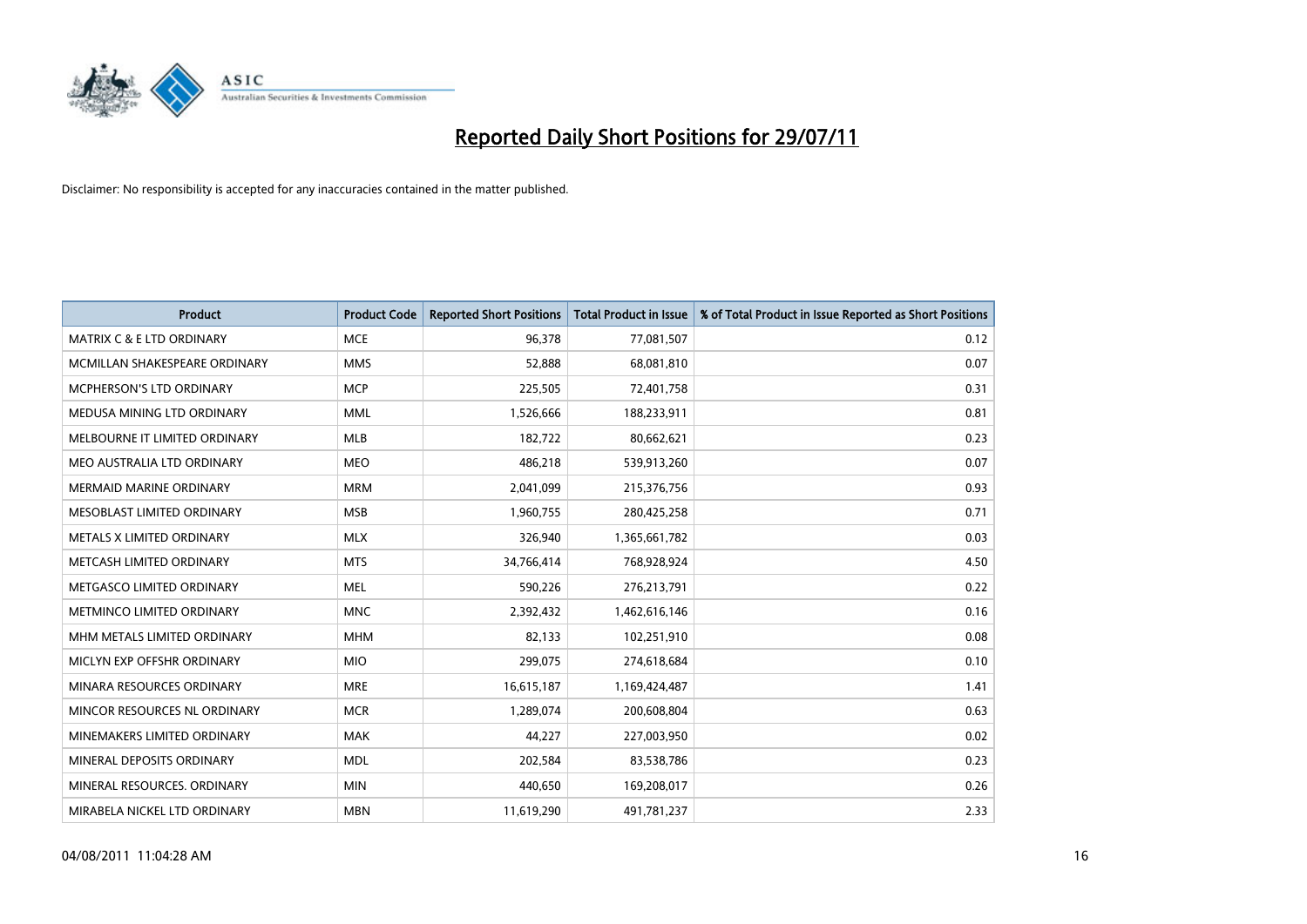

| <b>Product</b>                     | <b>Product Code</b> | <b>Reported Short Positions</b> | Total Product in Issue | % of Total Product in Issue Reported as Short Positions |
|------------------------------------|---------------------|---------------------------------|------------------------|---------------------------------------------------------|
| MIRVAC GROUP STAPLED SECURITIES    | <b>MGR</b>          | 31,273,552                      | 3,416,924,188          | 0.89                                                    |
| MISSION NEWENERGY ORDINARY         | <b>MBT</b>          | 1,400                           | 8,598,971              | 0.02                                                    |
| MOLOPO ENERGY LTD ORDINARY         | <b>MPO</b>          | 1,522,473                       | 245,279,810            | 0.62                                                    |
| <b>MONADELPHOUS GROUP ORDINARY</b> | <b>MND</b>          | 806,297                         | 87,576,827             | 0.90                                                    |
| MORTGAGE CHOICE LTD ORDINARY       | <b>MOC</b>          | 11,217                          | 119,948,255            | 0.01                                                    |
| <b>MOUNT GIBSON IRON ORDINARY</b>  | <b>MGX</b>          | 12,140,406                      | 1,082,570,693          | 1.10                                                    |
| MSF SUGAR LIMITED ORDINARY         | <b>MSF</b>          | 19,208                          | 69,165,378             | 0.03                                                    |
| MULTIPLEX SITES SITES              | <b>MXUPA</b>        | 172                             | 4,500,000              | 0.00                                                    |
| MURCHISON METALS LTD ORDINARY      | <b>MMX</b>          | 12,678,407                      | 437,309,555            | 2.87                                                    |
| MYER HOLDINGS LTD ORDINARY         | <b>MYR</b>          | 26,365,088                      | 582,947,884            | 4.52                                                    |
| MYSTATE LIMITED ORDINARY           | <b>MYS</b>          | 1,400                           | 67,439,158             | 0.00                                                    |
| NATIONAL AUST, BANK ORDINARY       | <b>NAB</b>          | 13,814,325                      | 2,201,147,145          | 0.62                                                    |
| NATURAL FUEL LIMITED ORDINARY      | <b>NFL</b>          |                                 | 1,121,912              | 0.00                                                    |
| NAVIGATOR RESOURCES ORDINARY       | <b>NAV</b>          | 78,150                          | 465,791,748            | 0.02                                                    |
| NAVITAS LIMITED ORDINARY           | <b>NVT</b>          | 3,255,877                       | 375,230,115            | 0.87                                                    |
| NEPTUNE MARINE ORDINARY            | <b>NMS</b>          | 697,533                         | 1,748,545,632          | 0.04                                                    |
| NEW HOPE CORPORATION ORDINARY      | <b>NHC</b>          | 777,038                         | 830,230,549            | 0.09                                                    |
| NEWCREST MINING ORDINARY           | <b>NCM</b>          | 3,914,789                       | 765,000,000            | 0.49                                                    |
| NEWS CORP A NON-VOTING CDI         | <b>NWSLV</b>        | 5,377,390                       | 1,829,969,757          | 0.29                                                    |
| NEWS CORP B VOTING CDI             | <b>NWS</b>          | 4,921,011                       | 798,520,953            | 0.60                                                    |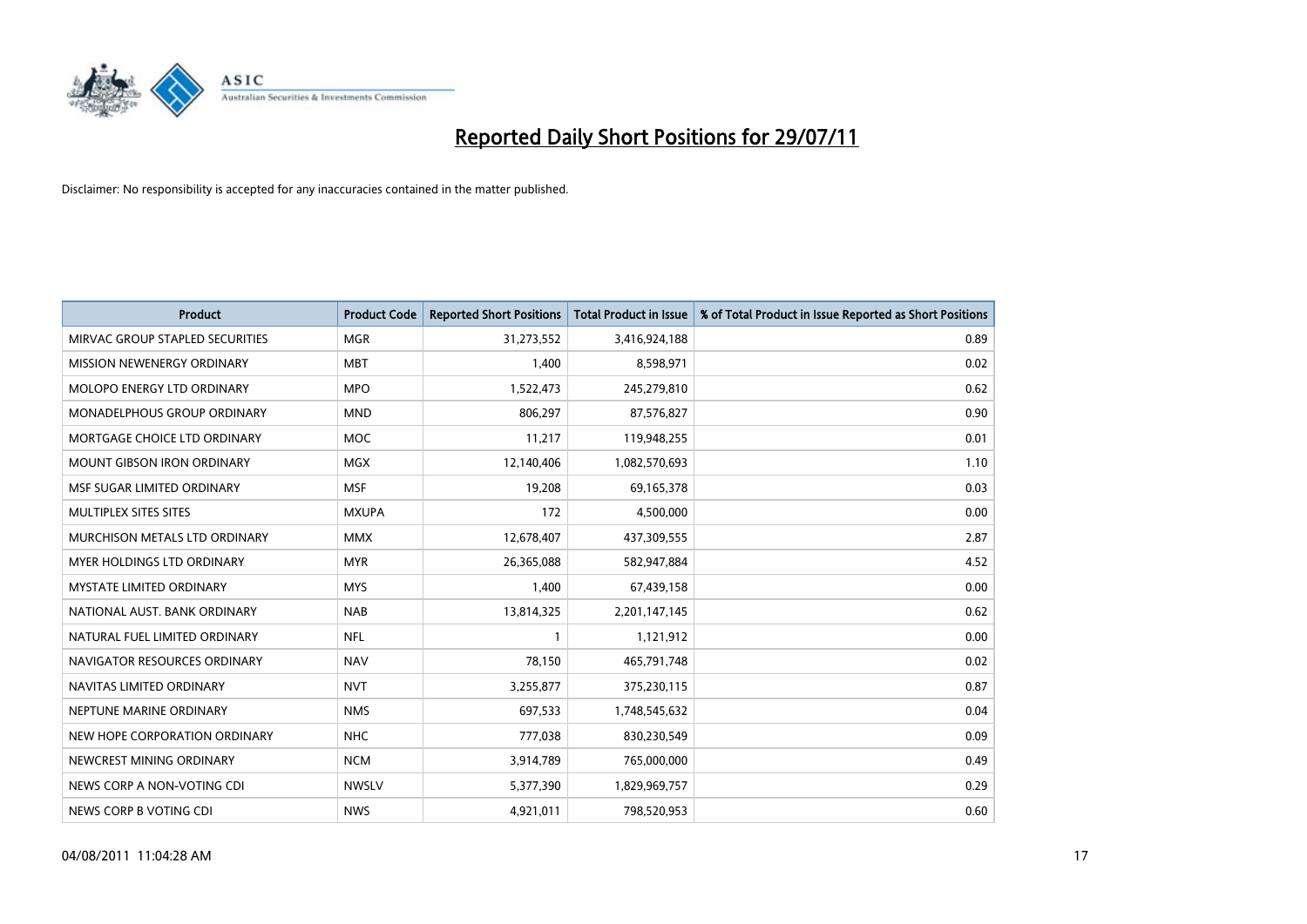

| <b>Product</b>                        | <b>Product Code</b> | <b>Reported Short Positions</b> | <b>Total Product in Issue</b> | % of Total Product in Issue Reported as Short Positions |
|---------------------------------------|---------------------|---------------------------------|-------------------------------|---------------------------------------------------------|
| NEXBIS LIMITED ORDINARY               | <b>NBS</b>          | 63,733                          | 798,356,704                   | 0.01                                                    |
| NEXUS ENERGY LIMITED ORDINARY         | <b>NXS</b>          | 18,731,903                      | 1,326,337,066                 | 1.41                                                    |
| NIB HOLDINGS LIMITED ORDINARY         | <b>NHF</b>          | 4,911                           | 466,733,110                   | 0.00                                                    |
| NICK SCALI LIMITED ORDINARY           | <b>NCK</b>          | 35,846                          | 81,000,000                    | 0.04                                                    |
| NIDO PETROLEUM ORDINARY               | <b>NDO</b>          | 136,928                         | 1,389,163,151                 | 0.00                                                    |
| NOBLE MINERAL RES ORDINARY            | <b>NMG</b>          | 751,093                         | 397,569,503                   | 0.19                                                    |
| NORTHERN CREST ORDINARY               | <b>NOC</b>          | 24,345                          | 133,484,723                   | 0.02                                                    |
| NORTHERN IRON LTD ORDINARY            | <b>NFE</b>          | 811,575                         | 336,084,863                   | 0.24                                                    |
| NRW HOLDINGS LIMITED ORDINARY         | <b>NWH</b>          | 604,083                         | 278,888,011                   | 0.22                                                    |
| NUCOAL RESOURCES NL ORDINARY          | <b>NCR</b>          | 69,476                          | 437,193,340                   | 0.02                                                    |
| NUFARM LIMITED ORDINARY               | <b>NUF</b>          | 5,888,596                       | 261,833,005                   | 2.25                                                    |
| OAKTON LIMITED ORDINARY               | <b>OKN</b>          | 649,376                         | 93,800,235                    | 0.69                                                    |
| OCEANAGOLD CORP. CHESS DEPOSITARY INT | OGC                 | 668,377                         | 262,600,385                   | 0.26                                                    |
| OCEANIA CAPITAL LTD ORDINARY          | <b>OCP</b>          | 2,500                           | 91,921,295                    | 0.00                                                    |
| OIL SEARCH LTD ORDINARY               | <b>OSH</b>          | 14,282,217                      | 1,320,648,378                 | 1.04                                                    |
| OM HOLDINGS LIMITED ORDINARY          | <b>OMH</b>          | 9,090,526                       | 504,105,150                   | 1.79                                                    |
| ONESTEEL LIMITED ORDINARY             | OST                 | 20,587,393                      | 1,338,106,652                 | 1.52                                                    |
| ORICA LIMITED ORDINARY                | ORI                 | 2,775,252                       | 363,966,570                   | 0.76                                                    |
| ORIGIN ENERGY ORDINARY                | ORG                 | 2,366,181                       | 1,064,549,259                 | 0.21                                                    |
| OROCOBRE LIMITED ORDINARY             | <b>ORE</b>          | 113,190                         | 103,063,894                   | 0.11                                                    |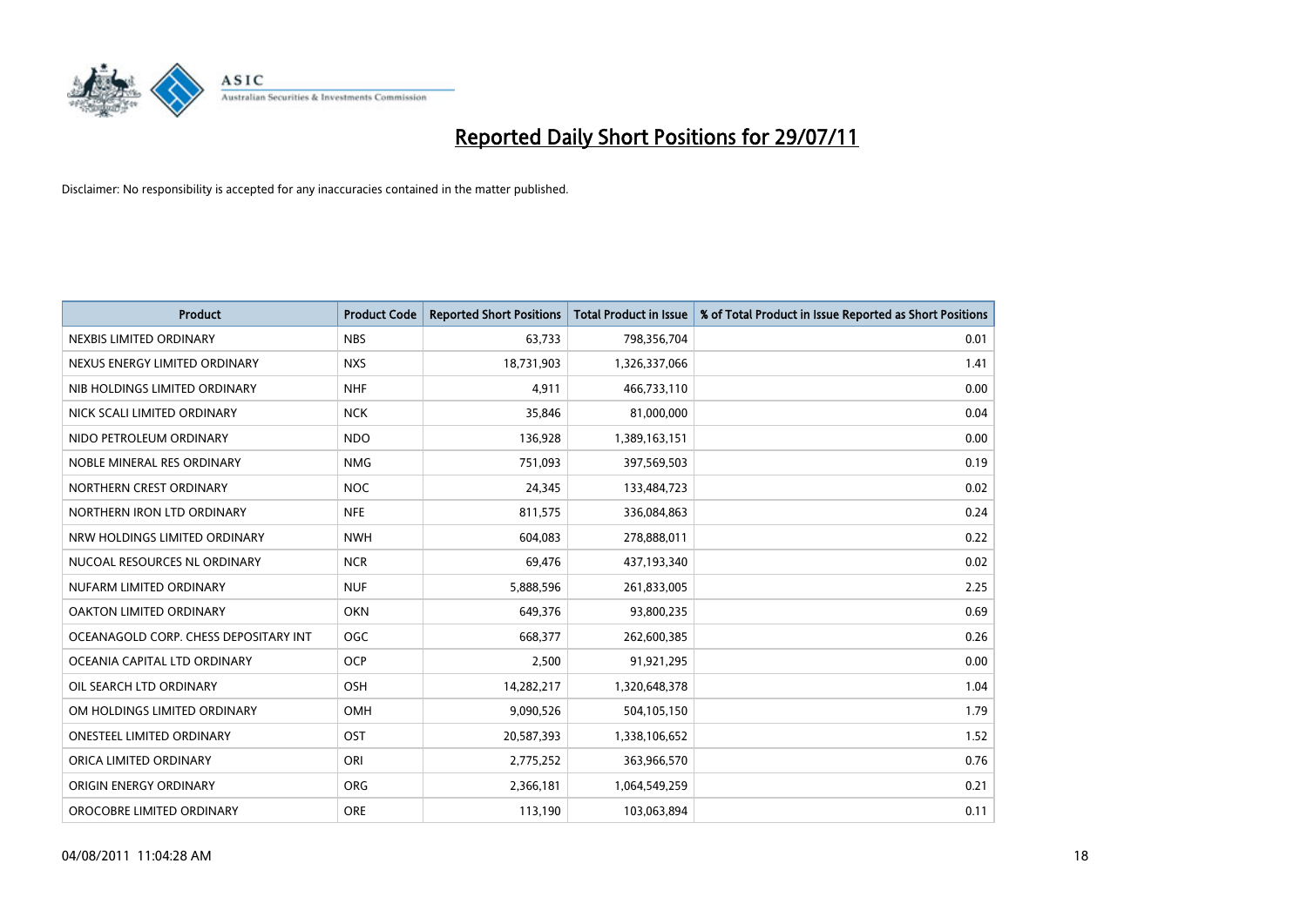

| <b>Product</b>                | <b>Product Code</b> | <b>Reported Short Positions</b> | Total Product in Issue | % of Total Product in Issue Reported as Short Positions |
|-------------------------------|---------------------|---------------------------------|------------------------|---------------------------------------------------------|
| OROTONGROUP LIMITED ORDINARY  | ORL                 | 115,935                         | 40,880,902             | 0.28                                                    |
| OTTO ENERGY LIMITED ORDINARY  | <b>OEL</b>          | 109,204                         | 1,138,290,071          | 0.01                                                    |
| OZ MINERALS ORDINARY          | OZL                 | 6,155,476                       | 323,877,514            | 1.89                                                    |
| PACIFIC BRANDS ORDINARY       | <b>PBG</b>          | 11,395,866                      | 931,386,248            | 1.22                                                    |
| PALADIN ENERGY LTD ORDINARY   | <b>PDN</b>          | 15,356,805                      | 777,698,217            | 1.97                                                    |
| PANAUST LIMITED ORDINARY      | <b>PNA</b>          | 14,543,439                      | 593,867,443            | 2.42                                                    |
| PANORAMIC RESOURCES ORDINARY  | PAN                 | 1,163,831                       | 207,050,710            | 0.54                                                    |
| PAPERLINX LIMITED ORDINARY    | <b>PPX</b>          | 5,260,353                       | 603,580,761            | 0.88                                                    |
| PAPILLON RES LTD ORDINARY     | PIR                 | 417,137                         | 204,156,658            | 0.21                                                    |
| PATTIES FOODS LTD ORDINARY    | PFL                 |                                 | 138,989,223            | 0.00                                                    |
| PEAK RESOURCES ORDINARY       | <b>PEK</b>          | 88,512                          | 155,979,643            | 0.06                                                    |
| PEET LIMITED ORDINARY         | <b>PPC</b>          | 102,551                         | 318,038,544            | 0.02                                                    |
| PENINSULA ENERGY LTD ORDINARY | <b>PEN</b>          | 2,883,879                       | 2,099,337,752          | 0.14                                                    |
| PERILYA LIMITED ORDINARY      | PEM                 | 344,656                         | 526,075,563            | 0.07                                                    |
| PERPETUAL LIMITED ORDINARY    | PPT                 | 2,809,089                       | 44,671,129             | 6.28                                                    |
| PERSEUS MINING LTD ORDINARY   | PRU                 | 3,595,889                       | 425,667,088            | 0.83                                                    |
| PETSEC ENERGY ORDINARY        | <b>PSA</b>          | 223,332                         | 231,283,622            | 0.10                                                    |
| PHARMAXIS LTD ORDINARY        | <b>PXS</b>          | 2,125,302                       | 228,290,309            | 0.92                                                    |
| PHOTON GROUP LTD ORDINARY     | PGA                 | 250,510                         | 1,540,886,866          | 0.02                                                    |
| PLATINUM ASSET ORDINARY       | <b>PTM</b>          | 7,988,776                       | 561,347,878            | 1.44                                                    |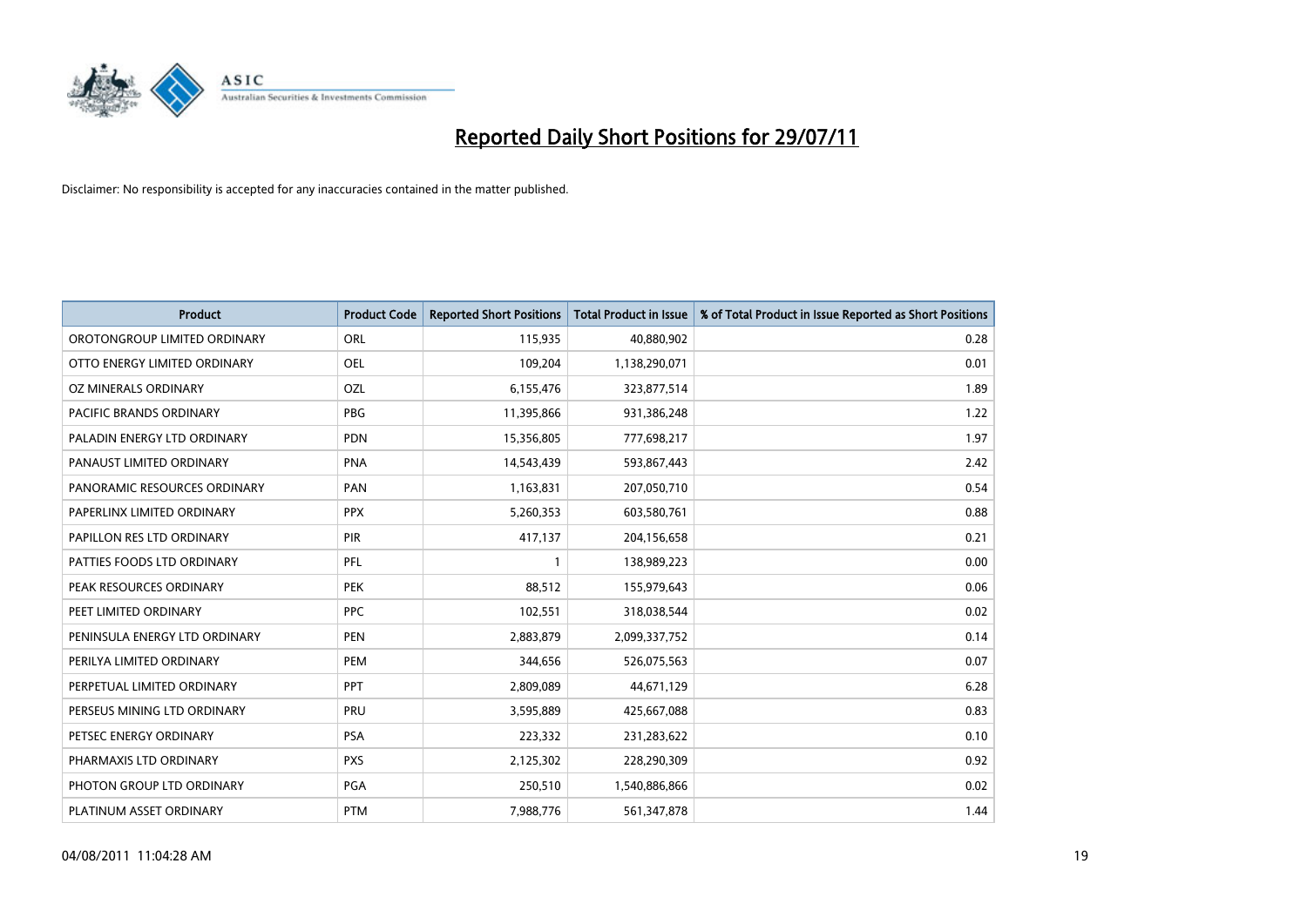

| <b>Product</b>                       | <b>Product Code</b> | <b>Reported Short Positions</b> | <b>Total Product in Issue</b> | % of Total Product in Issue Reported as Short Positions |
|--------------------------------------|---------------------|---------------------------------|-------------------------------|---------------------------------------------------------|
| PLATINUM AUSTRALIA ORDINARY          | <b>PLA</b>          | 5,054,098                       | 392,430,039                   | 1.28                                                    |
| PLATINUM CAPITAL LTD ORDINARY        | <b>PMC</b>          |                                 | 164,959,410                   | 0.00                                                    |
| PMP LIMITED ORDINARY                 | <b>PMP</b>          | 65.882                          | 329,879,212                   | 0.01                                                    |
| PORT BOUVARD LIMITED ORDINARY        | PBD                 | 6,754                           | 593,868,295                   | 0.00                                                    |
| PRANA BIOTECHNOLOGY ORDINARY         | PBT                 | 366,040                         | 275,286,783                   | 0.13                                                    |
| PREMIER INVESTMENTS ORDINARY         | <b>PMV</b>          | 454,395                         | 155,062,831                   | 0.29                                                    |
| PRIMA BIOMED LTD ORDINARY            | <b>PRR</b>          | 5,485,000                       | 1,002,461,099                 | 0.55                                                    |
| PRIMARY HEALTH CARE ORDINARY         | PRY                 | 9,976,267                       | 497,449,803                   | 2.00                                                    |
| PRIME MEDIA GRP LTD ORDINARY         | PRT                 | 2                               | 366,330,303                   | 0.00                                                    |
| PRIMEAG AUSTRALIA ORDINARY           | PAG                 | 4,532,443                       | 150,569,976                   | 3.01                                                    |
| PROGEN PHARMACEUTIC ORDINARY         | PGL                 | 151,596                         | 24,709,097                    | 0.61                                                    |
| PROGRAMMED ORDINARY                  | <b>PRG</b>          | 358,611                         | 118,169,908                   | 0.30                                                    |
| PSIVIDA CORP CDI 1:1                 | <b>PVA</b>          | 6,878                           | 8,862,492                     | 0.08                                                    |
| <b>QANTAS AIRWAYS ORDINARY</b>       | QAN                 | 36,955,197                      | 2,265,123,620                 | 1.62                                                    |
| OBE INSURANCE GROUP ORDINARY         | <b>QBE</b>          | 20,938,474                      | 1,092,654,587                 | 1.88                                                    |
| OR NATIONAL LIMITED ORDINARY         | <b>ORN</b>          | 20,650,667                      | 2,440,000,000                 | 0.84                                                    |
| <b>QUBE LOGISTICS ORDINARY UNITS</b> | <b>QUB</b>          | 3,579,447                       | 610,839,329                   | 0.59                                                    |
| RAMELIUS RESOURCES ORDINARY          | <b>RMS</b>          | 129,758                         | 291,767,215                   | 0.04                                                    |
| RAMSAY HEALTH CARE ORDINARY          | <b>RHC</b>          | 1,318,335                       | 202,081,252                   | 0.65                                                    |
| <b>RCR TOMLINSON ORDINARY</b>        | <b>RCR</b>          | 68,067                          | 132,010,172                   | 0.05                                                    |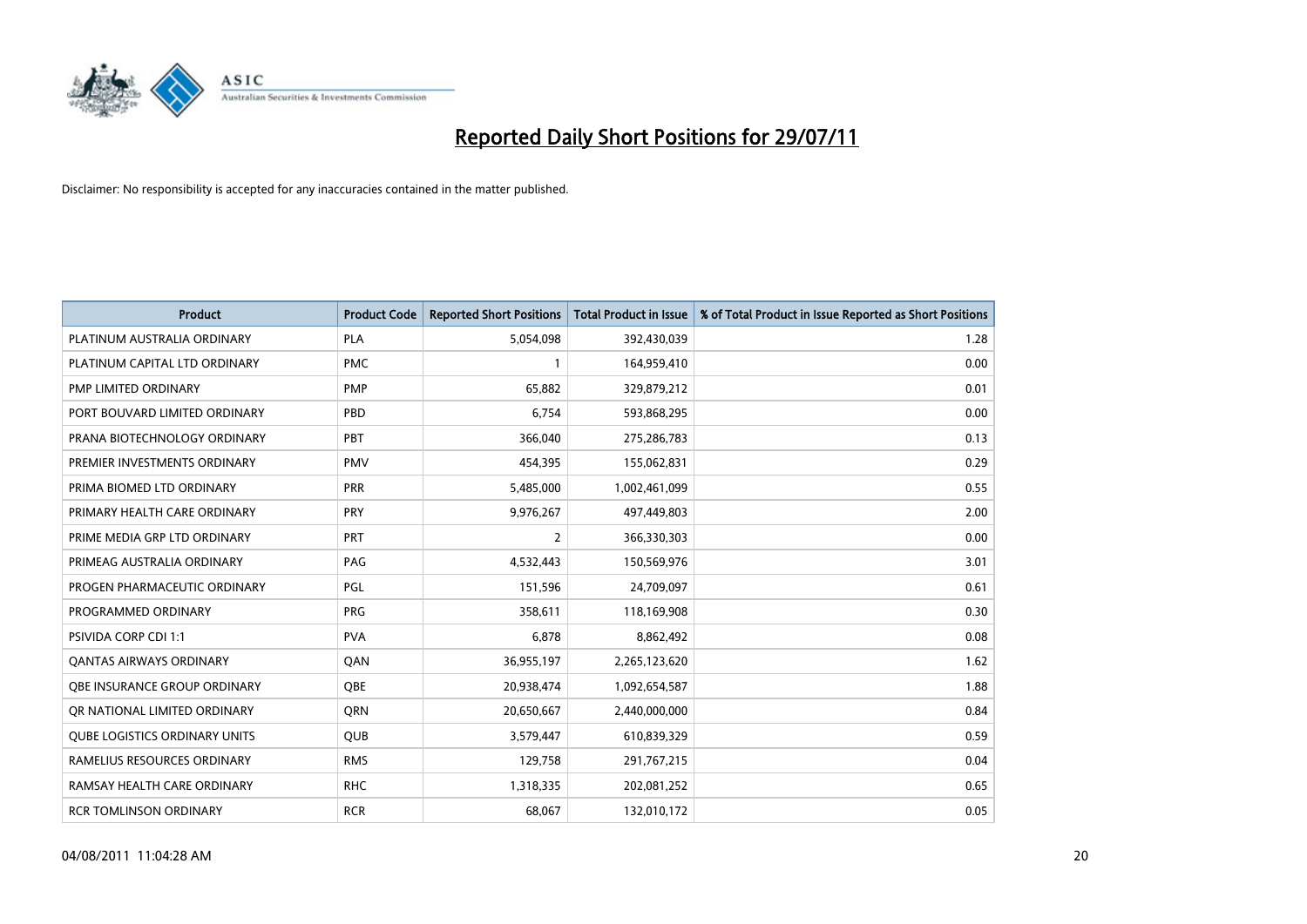

| <b>Product</b>                      | <b>Product Code</b> | <b>Reported Short Positions</b> | Total Product in Issue | % of Total Product in Issue Reported as Short Positions |
|-------------------------------------|---------------------|---------------------------------|------------------------|---------------------------------------------------------|
| <b>REA GROUP ORDINARY</b>           | <b>REA</b>          | 14,685                          | 130,401,680            | 0.00                                                    |
| <b>RED 5 LIMITED ORDINARY</b>       | <b>RED</b>          | 81,084                          | 1,283,674,237          | 0.01                                                    |
| <b>RED FORK ENERGY ORDINARY</b>     | <b>RFE</b>          | 7,696                           | 269,769,853            | 0.00                                                    |
| REDBANK ENERGY LTD ORDINARY         | <b>AEI</b>          | 13                              | 786,287                | 0.00                                                    |
| <b>REDFLEX HOLDINGS ORDINARY</b>    | <b>RDF</b>          | 10                              | 110,345,599            | 0.00                                                    |
| REED RESOURCES LTD ORDINARY         | <b>RDR</b>          | 446,373                         | 264,742,501            | 0.17                                                    |
| <b>REGIS RESOURCES ORDINARY</b>     | <b>RRL</b>          | 1,417,336                       | 432,523,680            | 0.33                                                    |
| RESMED INC CDI 10:1                 | <b>RMD</b>          | 11,068,098                      | 1,545,678,330          | 0.71                                                    |
| RESOLUTE MINING ORDINARY            | <b>RSG</b>          | 9,274,960                       | 467,638,948            | 1.97                                                    |
| <b>RESOURCE GENERATION ORDINARY</b> | <b>RES</b>          | 314,311                         | 262,895,652            | 0.12                                                    |
| REVERSE CORP LIMITED ORDINARY       | <b>REF</b>          | 25,141                          | 92,382,175             | 0.03                                                    |
| REX MINERALS LIMITED ORDINARY       | <b>RXM</b>          | 1,071,788                       | 153,635,519            | 0.70                                                    |
| RHG LIMITED ORDINARY                | <b>RHG</b>          | 407,416                         | 318,092,978            | 0.13                                                    |
| <b>RIALTO ENERGY ORDINARY</b>       | <b>RIA</b>          | 361,359                         | 375,006,264            | 0.10                                                    |
| <b>RIDLEY CORPORATION ORDINARY</b>  | <b>RIC</b>          | 809,655                         | 307,817,071            | 0.26                                                    |
| RIO TINTO LIMITED ORDINARY          | <b>RIO</b>          | 15,297,913                      | 435,758,720            | 3.49                                                    |
| <b>RIVERCITY MOTORWAY STAPLED</b>   | <b>RCY</b>          | 132,000                         | 957,010,115            | 0.01                                                    |
| ROBUST RESOURCES ORDINARY           | <b>ROL</b>          | 1,129,213                       | 84,944,097             | 1.33                                                    |
| ROC OIL COMPANY ORDINARY            | <b>ROC</b>          | 1,121,210                       | 713,254,560            | 0.15                                                    |
| ROYAL WOLF HOLDINGS ORDINARY        | <b>RWH</b>          | 60,000                          | 100,387,052            | 0.06                                                    |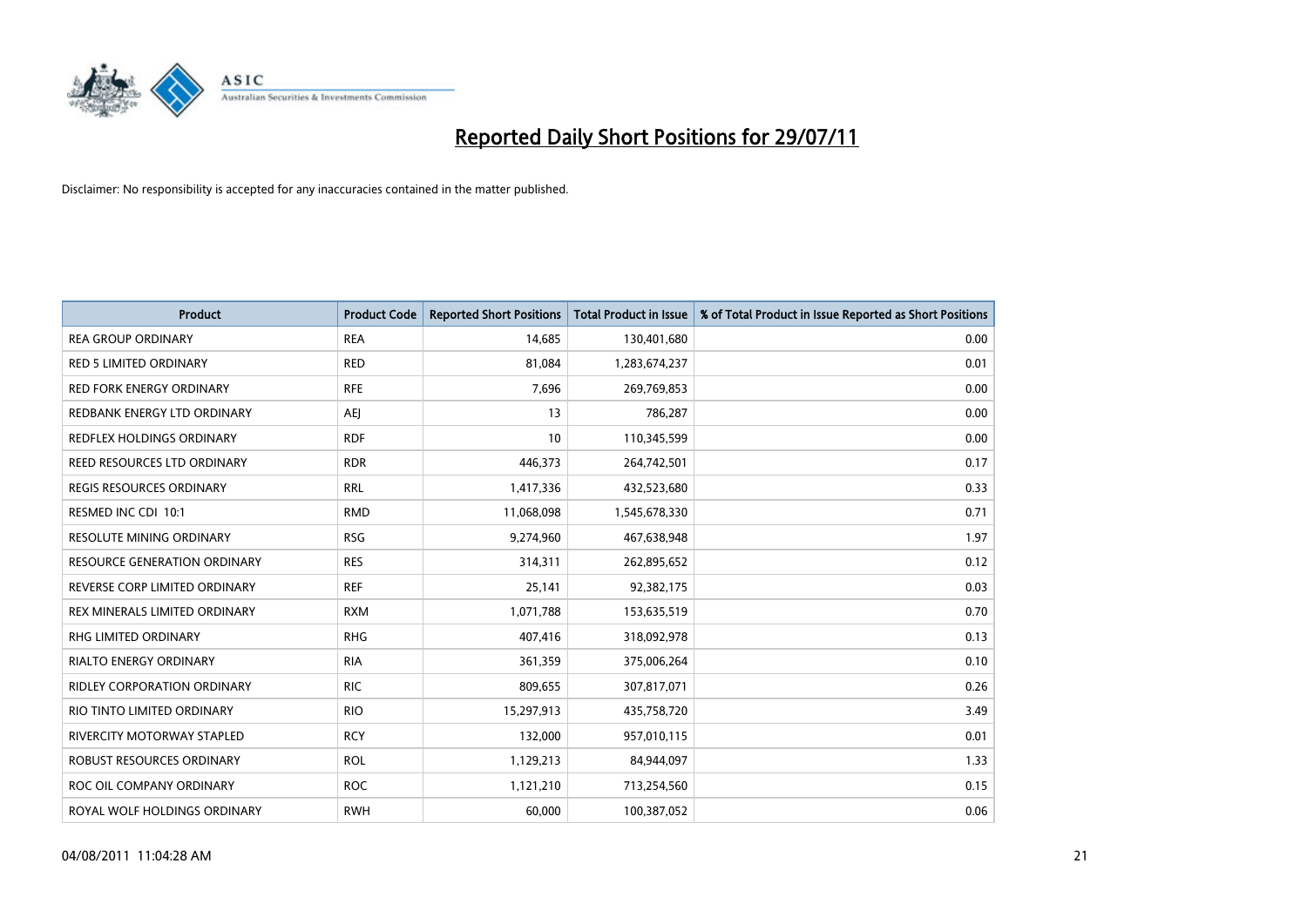

| <b>Product</b>                           | <b>Product Code</b> | <b>Reported Short Positions</b> | <b>Total Product in Issue</b> | % of Total Product in Issue Reported as Short Positions |
|------------------------------------------|---------------------|---------------------------------|-------------------------------|---------------------------------------------------------|
| SAI GLOBAL LIMITED ORDINARY              | SAI                 | 490,778                         | 199,570,046                   | 0.25                                                    |
| SALMAT LIMITED ORDINARY                  | <b>SLM</b>          | 1,030,756                       | 159,780,299                   | 0.64                                                    |
| SAMSON OIL & GAS LTD ORDINARY            | <b>SSN</b>          | 1,116,000                       | 1,742,300,585                 | 0.06                                                    |
| SANDFIRE RESOURCES ORDINARY              | <b>SFR</b>          | 1,636,902                       | 149,434,969                   | 1.09                                                    |
| <b>SANTOS LTD ORDINARY</b>               | <b>STO</b>          | 7,890,778                       | 877,955,815                   | 0.88                                                    |
| SARACEN MINERAL ORDINARY                 | <b>SAR</b>          | 263,464                         | 492,251,415                   | 0.05                                                    |
| SEDGMAN LIMITED ORDINARY                 | <b>SDM</b>          | 330,734                         | 209,752,689                   | 0.15                                                    |
| SEEK LIMITED ORDINARY                    | <b>SEK</b>          | 14,656,065                      | 337,065,707                   | 4.33                                                    |
| SELECT HARVESTS ORDINARY                 | <b>SHV</b>          | 290,219                         | 56,226,960                    | 0.52                                                    |
| SENETAS CORPORATION ORDINARY             | <b>SEN</b>          | 756,999                         | 463,105,195                   | 0.16                                                    |
| SERVCORP LIMITED ORDINARY                | SRV                 | 92,721                          | 98,440,807                    | 0.09                                                    |
| SERVICE STREAM ORDINARY                  | <b>SSM</b>          | 407,361                         | 283,418,867                   | 0.14                                                    |
| SEVEN GROUP HOLDINGS ORDINARY            | <b>SVW</b>          | 829,521                         | 306,410,281                   | 0.26                                                    |
| SEVEN WEST MEDIA LTD ORDINARY            | SWM                 | 4,336,628                       | 610,327,899                   | 0.69                                                    |
| SIERRA MINING ORDINARY                   | <b>SRM</b>          | 39,000                          | 227,598,830                   | 0.02                                                    |
| SIGMA PHARMACEUTICAL ORDINARY            | SIP                 | 14,365,899                      | 1,178,626,572                 | 1.21                                                    |
| SILEX SYSTEMS ORDINARY                   | <b>SLX</b>          | 334,026                         | 170,133,997                   | 0.20                                                    |
| SILVER LAKE RESOURCE ORDINARY            | <b>SLR</b>          | 85,495                          | 178,882,838                   | 0.04                                                    |
| SIMS METAL MGMT LTD ORDINARY             | SGM                 | 3,553,151                       | 205,408,830                   | 1.74                                                    |
| SINGAPORE TELECOMM. CHESS DEPOSITARY INT | SGT                 | 4,541,593                       | 198,739,178                   | 2.27                                                    |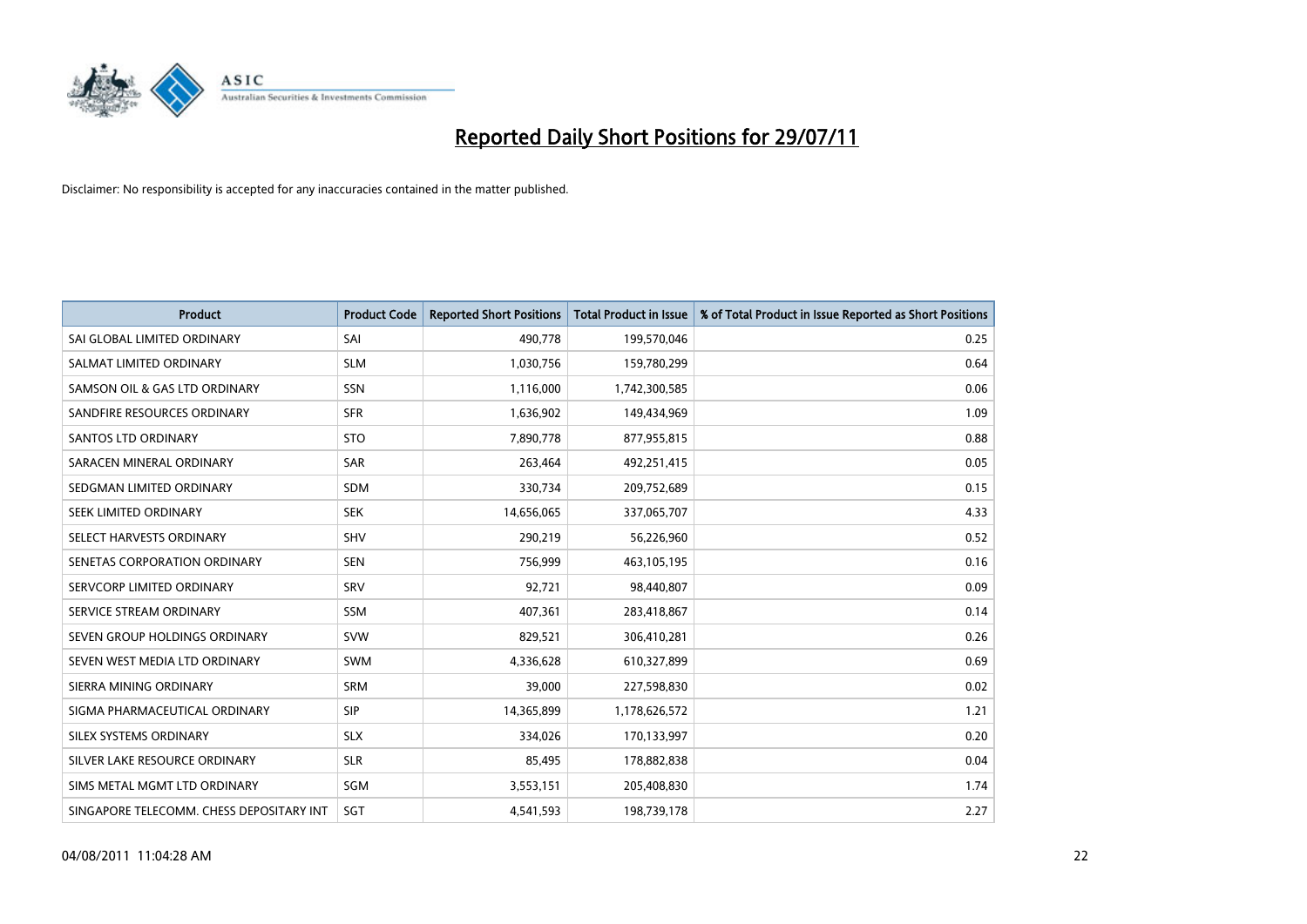

| <b>Product</b>                           | <b>Product Code</b> | <b>Reported Short Positions</b> | <b>Total Product in Issue</b> | % of Total Product in Issue Reported as Short Positions |
|------------------------------------------|---------------------|---------------------------------|-------------------------------|---------------------------------------------------------|
| SIRIUS RESOURCES NL ORDINARY             | <b>SIR</b>          | 82,500                          | 137,134,586                   | 0.06                                                    |
| SKILLED GROUP LTD ORDINARY               | <b>SKE</b>          | 42,799                          | 233,089,776                   | 0.01                                                    |
| SKY CITY ENTERTAIN, ORDINARY             | <b>SKC</b>          | 10.000                          | 576,958,340                   | 0.00                                                    |
| SMS MANAGEMENT. ORDINARY                 | <b>SMX</b>          | 241,401                         | 68,290,180                    | 0.34                                                    |
| SONIC HEALTHCARE ORDINARY                | <b>SHL</b>          | 6,555,096                       | 388,429,875                   | 1.70                                                    |
| SOUL PATTINSON (W.H) ORDINARY            | SOL                 | 23,451                          | 238,640,580                   | 0.01                                                    |
| SP AUSNET STAPLED SECURITIES             | <b>SPN</b>          | 4,940,530                       | 2,850,932,204                 | 0.17                                                    |
| SPARK INFRASTRUCTURE STAPLED NOTE & UNIT | SKI                 | 15,382,097                      | 1,326,734,264                 | 1.16                                                    |
| SPDR 200 FUND ETF UNITS                  | <b>STW</b>          | 8                               | 52,178,556                    | 0.00                                                    |
| SPECIALTY FASHION ORDINARY               | <b>SFH</b>          | 890,222                         | 191,786,121                   | 0.46                                                    |
| SPOTLESS GROUP LTD ORDINARY              | <b>SPT</b>          | 1,511,126                       | 262,766,725                   | 0.56                                                    |
| ST BARBARA LIMITED ORDINARY              | <b>SBM</b>          | 5,704,829                       | 325,615,389                   | 1.74                                                    |
| STAGING CONNECTIONS ORDINARY             | <b>STG</b>          | 2,917,189                       | 78,317,726                    | 3.72                                                    |
| STANMORE COAL LTD ORDINARY               | <b>SMR</b>          | 77,840                          | 88,295,738                    | 0.09                                                    |
| STARPHARMA HOLDINGS ORDINARY             | SPL                 | 40,853                          | 247,796,578                   | 0.02                                                    |
| STH AMERICAN COR LTD ORDINARY            | SAY                 | 9,200                           | 245,846,493                   | 0.00                                                    |
| STH CRS ELECT ENGNR ORDINARY             | <b>SXE</b>          | 2,910                           | 160,736,826                   | 0.00                                                    |
| STHN CROSS MEDIA ORDINARY                | SXL                 | 2,263,260                       | 705,712,186                   | 0.32                                                    |
| STOCKLAND UNITS/ORD STAPLED              | SGP                 | 9,178,705                       | 2,383,036,717                 | 0.37                                                    |
| STRAITS RES LTD. ORDINARY                | <b>SRO</b>          | 7,727,440                       | 324,796,141                   | 2.37                                                    |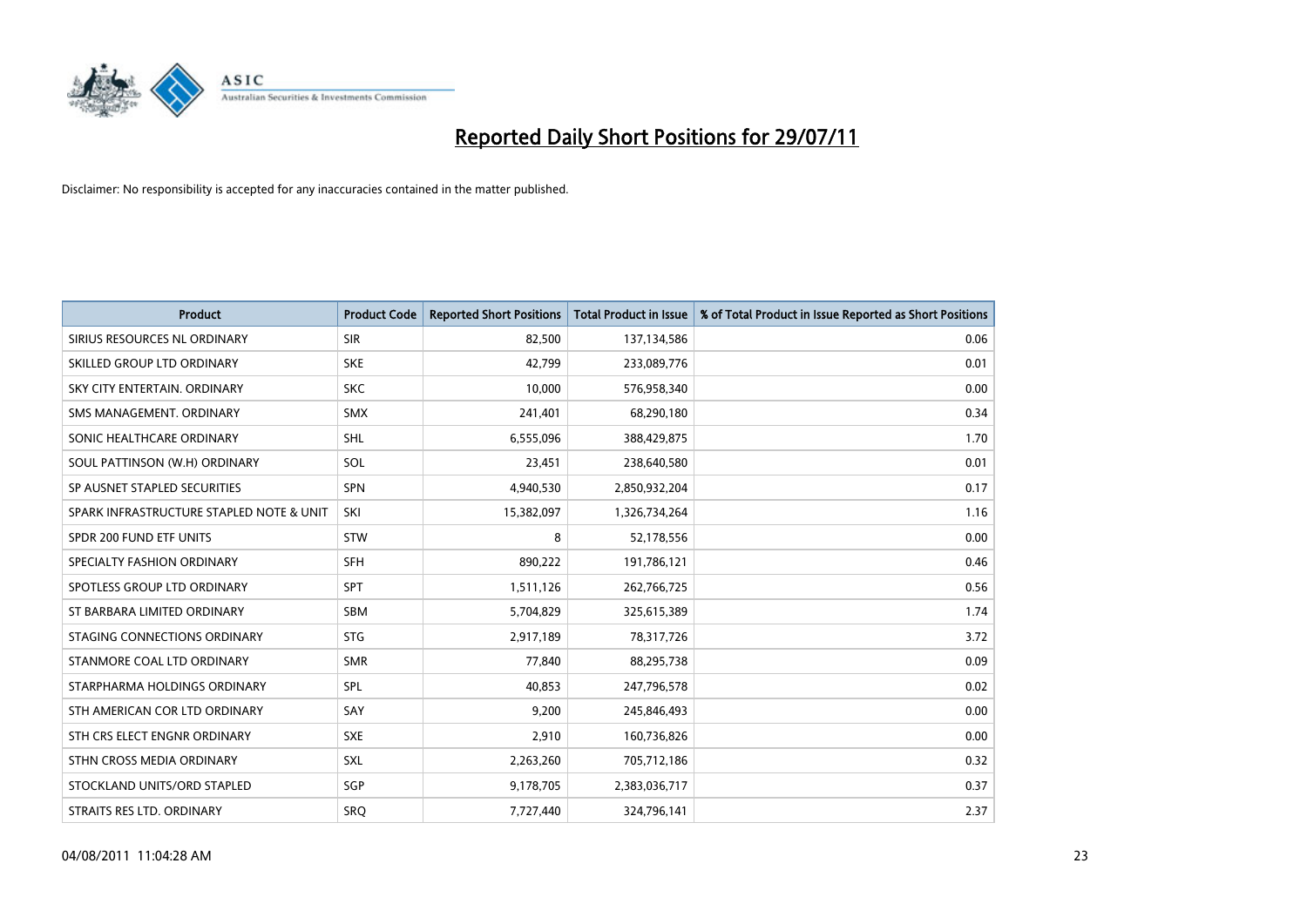

| <b>Product</b>                      | <b>Product Code</b> | <b>Reported Short Positions</b> | <b>Total Product in Issue</b> | % of Total Product in Issue Reported as Short Positions |
|-------------------------------------|---------------------|---------------------------------|-------------------------------|---------------------------------------------------------|
| <b>STW COMMUNICATIONS ORDINARY</b>  | SGN                 | 252,089                         | 364,310,964                   | 0.06                                                    |
| SUNCORP GROUP LTD ORDINARY          | <b>SUN</b>          | 7,678,273                       | 1,286,600,980                 | 0.56                                                    |
| SUNDANCE ENERGY ORDINARY            | <b>SEA</b>          | 91.997                          | 276,709,585                   | 0.03                                                    |
| SUNDANCE RESOURCES ORDINARY         | <b>SDL</b>          | 8,144,143                       | 2,872,514,669                 | 0.27                                                    |
| SUNLAND GROUP LTD ORDINARY          | <b>SDG</b>          | 25,730                          | 224,881,794                   | 0.01                                                    |
| SUPER RET REP LTD ORDINARY          | <b>SUL</b>          | 187,770                         | 130,018,739                   | 0.14                                                    |
| SWICK MINING ORDINARY               | <b>SWK</b>          | 62,822                          | 236,724,970                   | 0.03                                                    |
| SYMEX HOLDINGS ORDINARY             | <b>SYM</b>          | 6,633                           | 189,166,670                   | 0.00                                                    |
| TABCORP HOLDINGS LTD ORDINARY       | <b>TAH</b>          | 5,602,011                       | 688,019,737                   | 0.81                                                    |
| <b>TALENT2 INTERNATION ORDINARY</b> | <b>TWO</b>          | 140,168                         | 144,795,915                   | 0.09                                                    |
| TAP OIL LIMITED ORDINARY            | <b>TAP</b>          | 546,841                         | 240,967,311                   | 0.23                                                    |
| TASSAL GROUP LIMITED ORDINARY       | <b>TGR</b>          | 81,328                          | 146,304,404                   | 0.04                                                    |
| TATTS GROUP LTD ORDINARY            | <b>TTS</b>          | 14,372,057                      | 1,318,683,208                 | 1.08                                                    |
| <b>TECHNOLOGY ONE ORDINARY</b>      | <b>TNE</b>          | 9,191                           | 303,269,455                   | 0.00                                                    |
| TELECOM CORPORATION ORDINARY        | <b>TEL</b>          | 30,525,629                      | 1,924,707,065                 | 1.59                                                    |
| TELSTRA CORPORATION. ORDINARY       | <b>TLS</b>          | 58,325,271                      | 12,443,074,357                | 0.46                                                    |
| TEN NETWORK HOLDINGS ORDINARY       | <b>TEN</b>          | 40,137,215                      | 1,045,236,720                 | 3.85                                                    |
| TERANGA GOLD CORP CDI 1:1           | <b>TGZ</b>          | 267,151                         | 152,679,621                   | 0.16                                                    |
| TFS CORPORATION LTD ORDINARY        | <b>TFC</b>          | 116,649                         | 276,453,042                   | 0.04                                                    |
| THE REJECT SHOP ORDINARY            | <b>TRS</b>          | 645,950                         | 26,071,170                    | 2.45                                                    |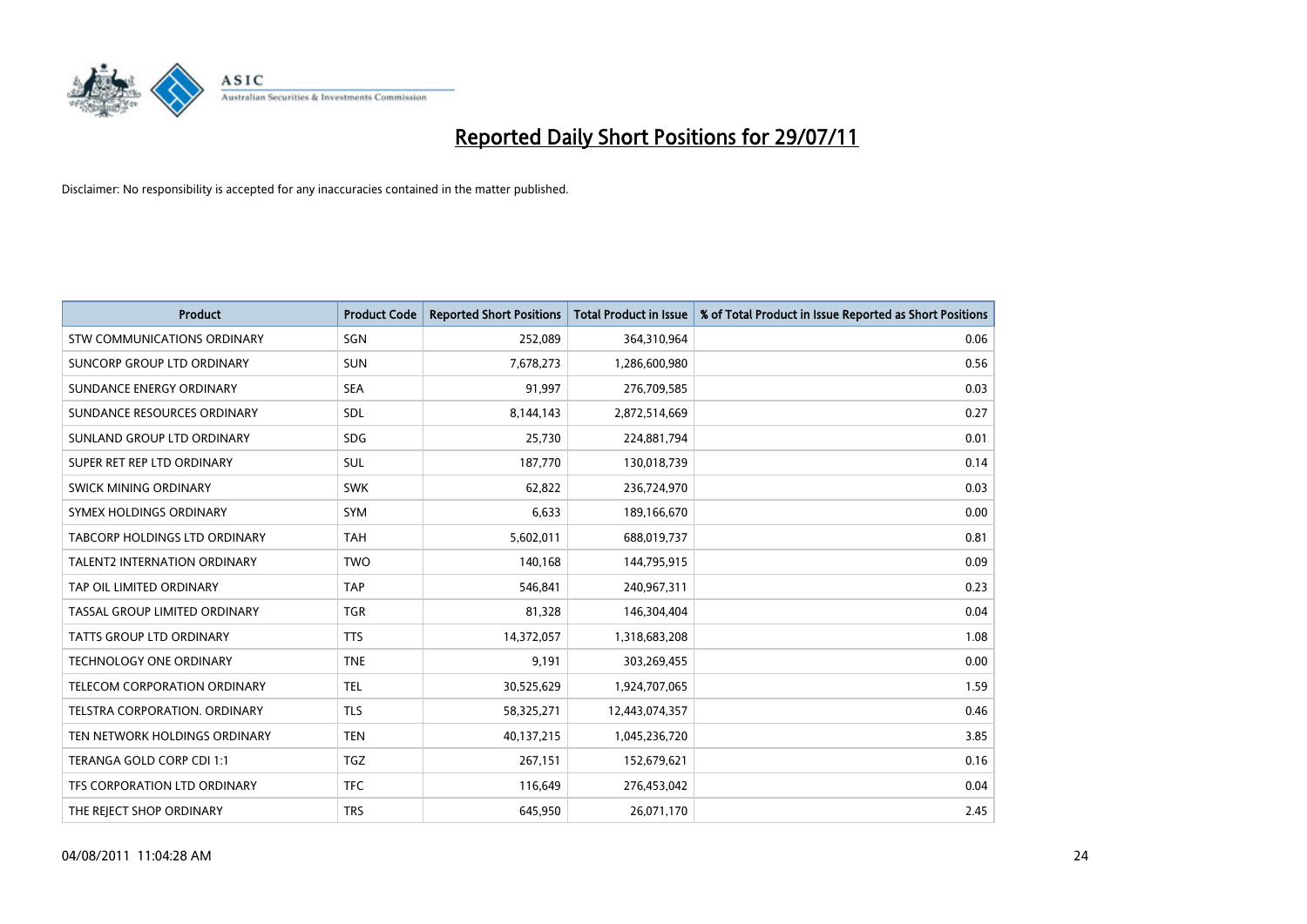

| <b>Product</b>                       | <b>Product Code</b> | <b>Reported Short Positions</b> | <b>Total Product in Issue</b> | % of Total Product in Issue Reported as Short Positions |
|--------------------------------------|---------------------|---------------------------------|-------------------------------|---------------------------------------------------------|
| THOR MINING PLC CHESS DEPOSITARY 1:1 | <b>THR</b>          | 2,307                           | 222,489,120                   | 0.00                                                    |
| THORN GROUP LIMITED ORDINARY         | <b>TGA</b>          | 23,780                          | 146,091,970                   | 0.01                                                    |
| TIGER RESOURCES ORDINARY             | <b>TGS</b>          | 179,998                         | 671,110,549                   | 0.03                                                    |
| TIMBERCORP LIMITED ORDINARY          | <b>TIM</b>          | 90,074                          | 352,071,429                   | 0.02                                                    |
| <b>TISHMAN SPEYER UNITS</b>          | <b>TSO</b>          | 49,427                          | 338,440,904                   | 0.01                                                    |
| TNG LIMITED ORDINARY                 | <b>TNG</b>          | 4,321                           | 284,803,062                   | 0.00                                                    |
| TOLL HOLDINGS LTD ORDINARY           | <b>TOL</b>          | 27,275,369                      | 710,128,531                   | 3.78                                                    |
| TORO ENERGY LIMITED ORDINARY         | <b>TOE</b>          | 672,408                         | 965,436,676                   | 0.07                                                    |
| <b>TOWER LIMITED ORDINARY</b>        | <b>TWR</b>          | 689,519                         | 265,176,580                   | 0.26                                                    |
| TOX FREE SOLUTIONS ORDINARY          | <b>TOX</b>          | 14,801                          | 96,503,382                    | 0.01                                                    |
| TPG TELECOM LIMITED ORDINARY         | <b>TPM</b>          | 6,792,898                       | 783,481,644                   | 0.85                                                    |
| <b>TRANSFIELD SERVICES ORDINARY</b>  | <b>TSE</b>          | 6,269,239                       | 549,715,957                   | 1.14                                                    |
| TRANSPACIFIC INDUST, ORDINARY        | <b>TPI</b>          | 11,882,379                      | 960,638,735                   | 1.23                                                    |
| TRANSURBAN GROUP TRIPLE STAPLED SEC. | <b>TCL</b>          | 5,672,581                       | 1,443,543,731                 | 0.38                                                    |
| TREASURY WINE ESTATE ORDINARY        | <b>TWE</b>          | 21,477,405                      | 647,227,144                   | 3.33                                                    |
| TRINITY GROUP STAPLED SECURITIES     | <b>TCO</b>          | 3,419                           | 203,405,927                   | 0.00                                                    |
| TROY RESOURCES NL ORDINARY           | <b>TRY</b>          | 166,758                         | 87,996,823                    | 0.18                                                    |
| UGL LIMITED ORDINARY                 | UGL                 | 4,959,554                       | 166,047,171                   | 2.99                                                    |
| UNILIFE CORPORATION CDI 6:1          | <b>UNS</b>          | 734,368                         | 271,430,663                   | 0.26                                                    |
| UXC LIMITED ORDINARY                 | <b>UXC</b>          | 800                             | 305,789,718                   | 0.00                                                    |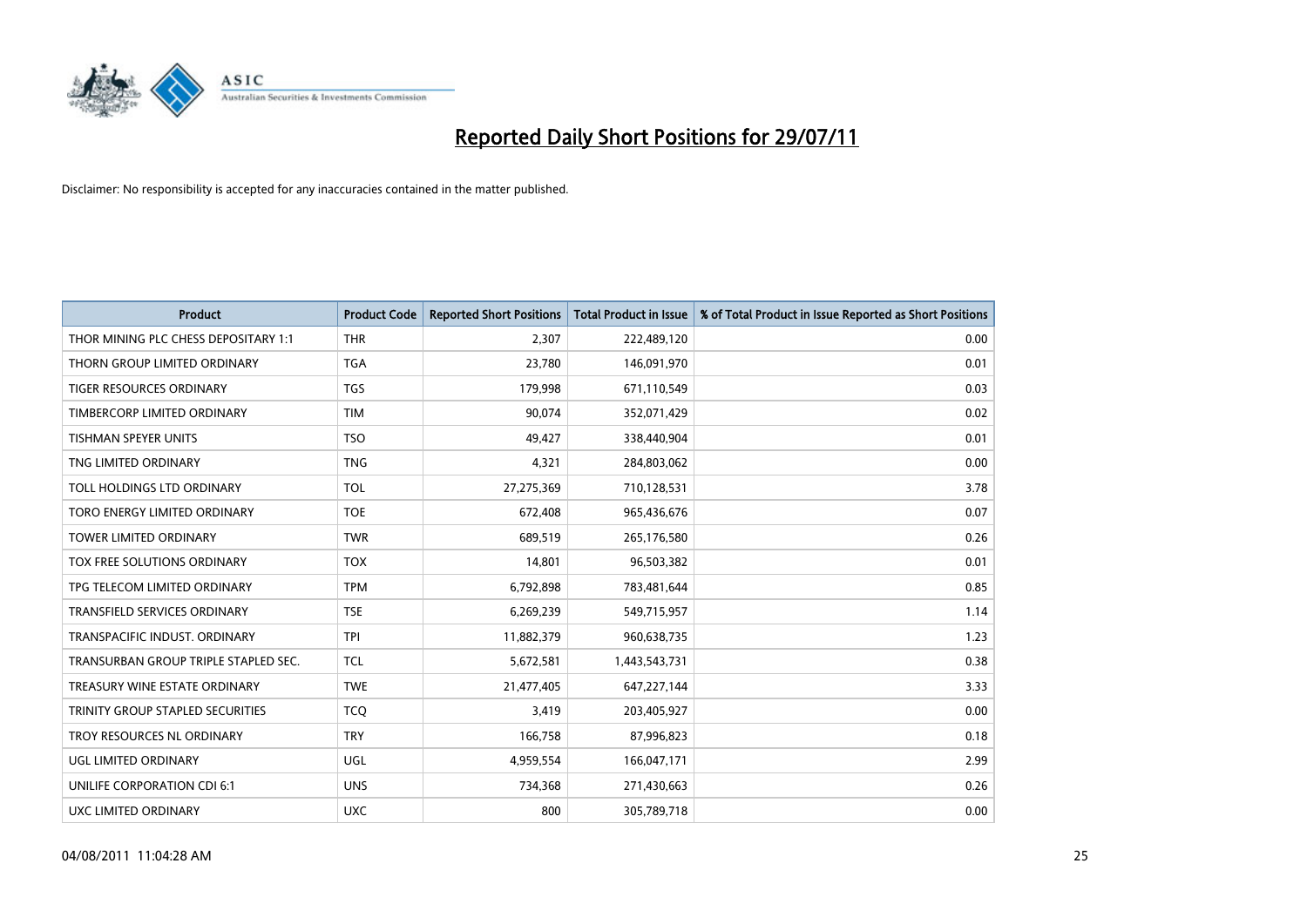

| <b>Product</b>                            | <b>Product Code</b> | <b>Reported Short Positions</b> | <b>Total Product in Issue</b> | % of Total Product in Issue Reported as Short Positions |
|-------------------------------------------|---------------------|---------------------------------|-------------------------------|---------------------------------------------------------|
| VALAD PROPERTY GROUP STAPLED US PROHIBIT. | <b>VPG</b>          | 4,202,003                       | 115,108,116                   | 3.65                                                    |
| VDM GROUP LIMITED ORDINARY                | <b>VMG</b>          | 11,116                          | 193,127,749                   | 0.01                                                    |
| <b>VENTURE MINERALS ORDINARY</b>          | <b>VMS</b>          | 261,522                         | 221,093,592                   | 0.11                                                    |
| VILLAGE ROADSHOW LTD ORDINARY             | <b>VRL</b>          | 107,216                         | 151,458,556                   | 0.07                                                    |
| <b>VIRGIN BLUE HOLDINGS ORDINARY</b>      | <b>VBA</b>          | 23,514,292                      | 2,210,197,600                 | 1.05                                                    |
| <b>VISION GROUP HLDGS ORDINARY</b>        | <b>VGH</b>          | 78,000                          | 74,520,926                    | 0.10                                                    |
| <b>VITA GROUP LTD ORDINARY</b>            | <b>VTG</b>          | 75,190                          | 142,499,800                   | 0.05                                                    |
| VITERRA INC CDI 1:1                       | <b>VTA</b>          | 3,828                           | 68,629,939                    | 0.01                                                    |
| <b>VNGD AUS SHARES ETF UNITS</b>          | VAS                 | 2,255                           | 3,869,159                     | 0.06                                                    |
| <b>WAREHOUSE GROUP ORDINARY</b>           | <b>WHS</b>          | 13                              | 311,195,868                   | 0.00                                                    |
| WATPAC LIMITED ORDINARY                   | <b>WTP</b>          | 60,247                          | 183,341,382                   | 0.03                                                    |
| <b>WDS LIMITED ORDINARY</b>               | <b>WDS</b>          | 701                             | 144,055,662                   | 0.00                                                    |
| WEBIET LIMITED ORDINARY                   | <b>WEB</b>          | 383,185                         | 74,874,938                    | 0.51                                                    |
| <b>WESFARMERS LIMITED ORDINARY</b>        | <b>WES</b>          | 16,063,796                      | 1,005,675,940                 | 1.59                                                    |
| WESFARMERS LIMITED PARTIALLY PROTECTED    | <b>WESN</b>         | 51,626                          | 151,396,222                   | 0.03                                                    |
| <b>WESTERN AREAS NL ORDINARY</b>          | <b>WSA</b>          | 7,116,447                       | 179,735,899                   | 3.95                                                    |
| WESTERN DESERT RES. ORDINARY              | <b>WDR</b>          | 948                             | 206,935,914                   | 0.00                                                    |
| WESTFIELD GROUP ORD/UNIT STAPLED SEC      | <b>WDC</b>          | 10,897,982                      | 2,308,988,539                 | 0.45                                                    |
| WESTFIELD RETAIL TST UNIT STAPLED         | <b>WRT</b>          | 33,904,048                      | 3,054,166,195                 | 1.09                                                    |
| WESTPAC BANKING CORP ORDINARY             | <b>WBC</b>          | 41,976,187                      | 3,030,137,302                 | 1.35                                                    |